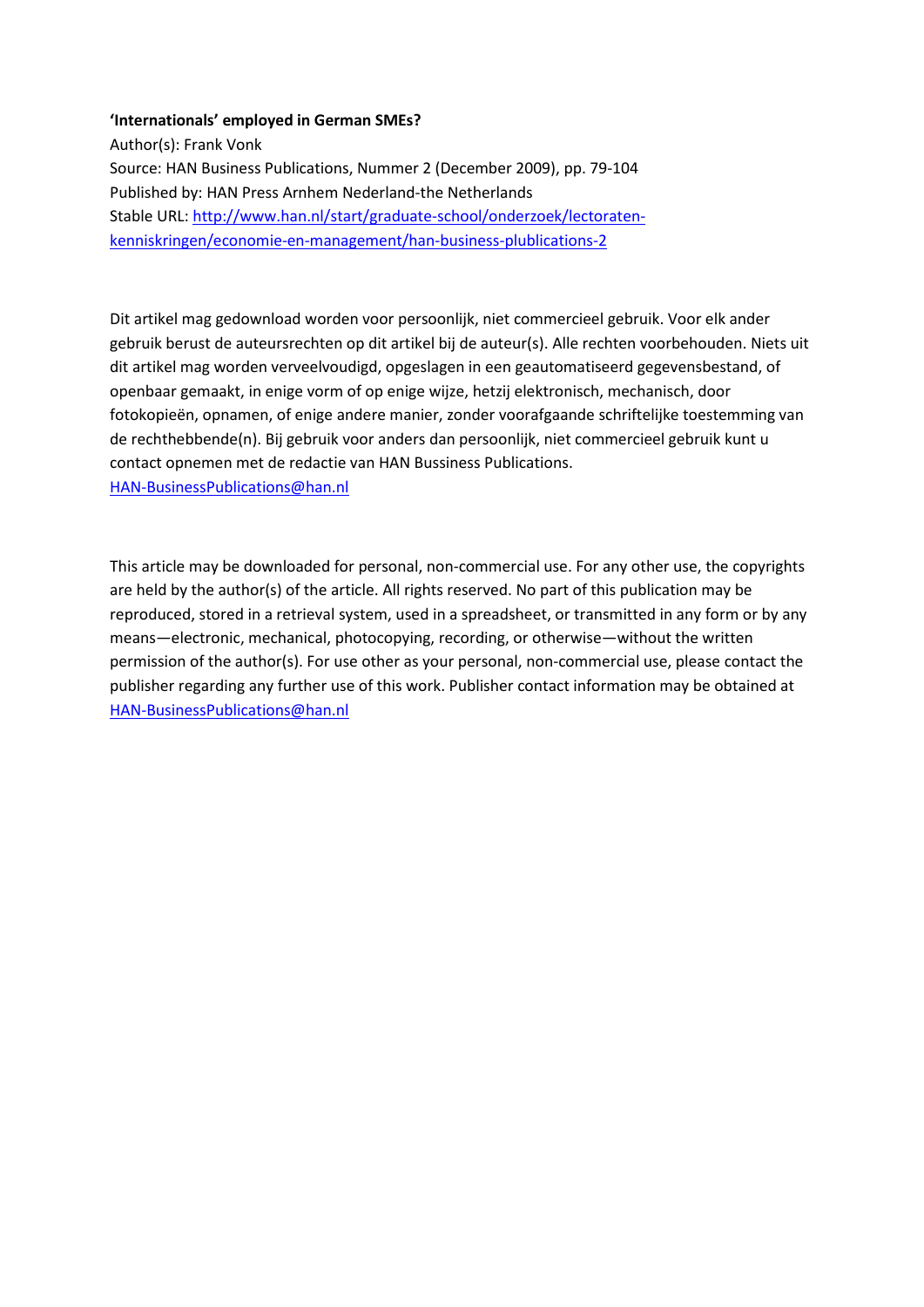# **'INTERNATIONALS' EMPLOYED IN GERMAN SMES**

FRANK VONK

*What is the professional profile of highly educated students from German Business Schools in German Small to Medium-sized Enterprises? A research into the professional competences of internationals among 45 German*  $SMEs<sup>1</sup>$ 

# **Introduction**

A Chinese colleague of mine said to me the other day: "You're an old man!" I was really hurt by this remark, because first of all do I not feel old and secondly, there are things that I would definitively not like to hear from a young woman. My colleague on her part probably wondered why my reaction was so reserved; in her view she had just made me a huge compliment. In Chinese tradition, age has a very positive value, while in my European environment it is rather seen as an insult (Seelmann-Holzmann 2004: 7). Research executed among Dutch entrepreneurs in SMEs in five industrial sectors (Braaksma 2005, Vonk 2006), had a sequel in August 2006. In cooperation with the Fachhochschule Gelsenkirchen/Bocholt a similar research was set up on the basis of an equal number of interviews in German *kleinere- und mittelständische Unternehmen* (KMU) in the same five industrial sectors.

The research question for this research was the same as in the Netherlands: *'What requirements do SME-entrepreneurs set for business school graduates that need to perform internationally?'* (Braaksma 2005). The three sub questions are:

- 1 What does a bachelor of commerce need to know or what are his/her skills?
- 2 What has to be taught at Bachelor (or Master) level?
- 3 Which requirements have to be met by future bachelors of commerce?

International practical reality consists of a number of international activities for which a Dutch Business School or German Fachhochschule (FH) student is trained:

- export;
- import;
- outsourcing to international companies;
- international cooperation;
- foreign investments (sales offices, production facilities and joint ventures abroad).

<sup>&</sup>lt;sup>1</sup> This article is a summary of a more extensive one. The original research report and research data can be obtained from the author, Frank.Vonk@han.nl. HAN University of Applied Sciences, Ruitenberglaan 31, NL-6826 CC Arnhem.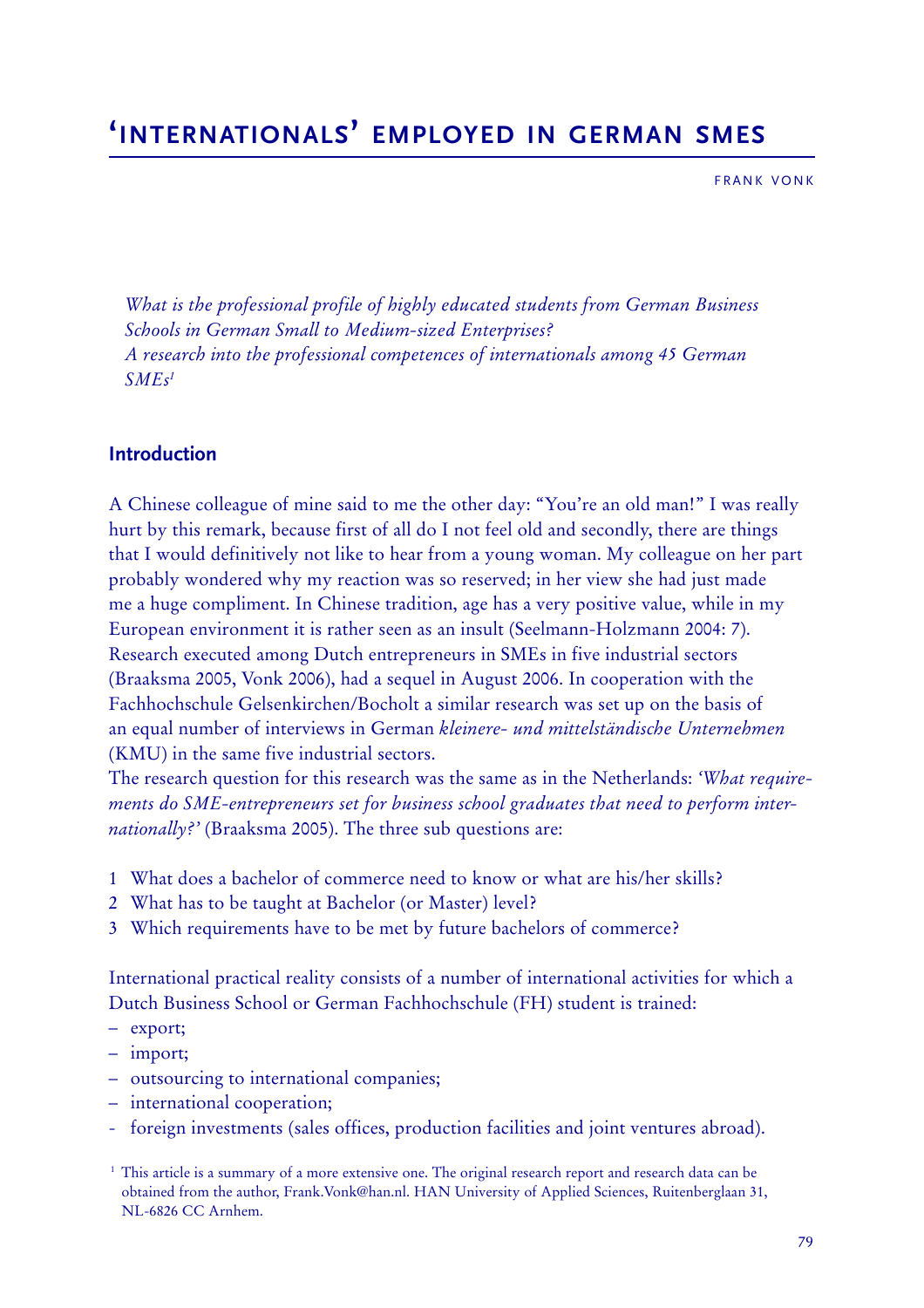The purpose of the research is to render a description of the competences that entrepreneurs of 45 internationally active German SMEs expect potential employees with a business school certificate to have. Competences in this research are understood to be those competences acquired during their studies, in theory and/or practical training (e.g. work placements or final projects), and mainly drawn on in international activities.

With the results of this research we show the requirements for business school graduates who aspire to a job with an internationally active SME as well as the bottlenecks that currently occur. We hope that business schools in both the Netherlands and Germany will benefit from our findings when drawing up their curricula.

The differences between the two countries, Dutch business studies have a broad practical component (fourty weeks or a quarter of their education consists of a work placement and final project within a company) and their bachelor course takes on average four to 4.5 years to complete, while their German counterparts have relatively few practical components and takes about five years, which will be expressed in the interviewees' answers.

|                          | <b>Number of interviews</b> |
|--------------------------|-----------------------------|
| <b>Business Services</b> | 10                          |
| Trade                    | 10                          |
| Traditional industry     | 10                          |
| IT                       | 8                           |
| High-tech industry       |                             |

The research was carried out in the following sectors in 2006:

Table 1 *Numbers of interviews per sector*

| # of permanent employees | <b>Services</b> | <b>Trade</b> | <b>Industry</b> | -IT            | Hi-Tech |
|--------------------------|-----------------|--------------|-----------------|----------------|---------|
| $1 - 5$                  |                 | $\circ$      | $\Omega$        |                | $\circ$ |
| $6 - 25$                 |                 |              | $\overline{2}$  |                |         |
| $26 - 50$                |                 |              |                 | $\overline{2}$ |         |
| 51-100                   | $\circ$         |              | $\overline{2}$  |                | $\circ$ |
| $>100$                   |                 |              |                 |                |         |
|                          |                 |              |                 |                |         |

Table 2 *Number of employees per sector*

There is a wide spread of activities and permanent employees per sector, in particular in industrial companies, we see many large companies with more than hundred employees, while most SMEs interviewed have less than fifty employees. Regarding the nature of the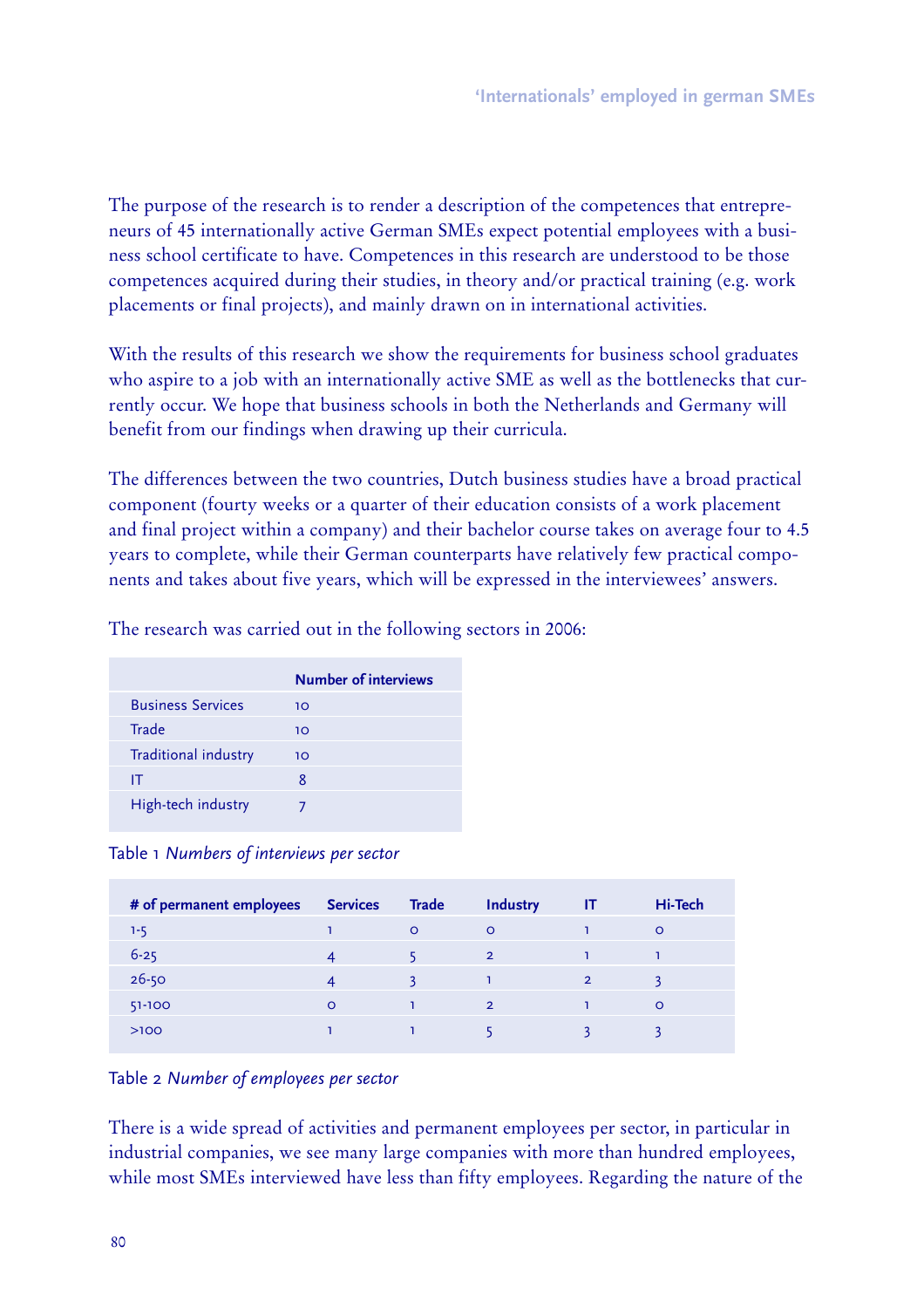companies within the various sectors, interviews have been conducted in the following subsectors: in **trade** there were wholesalers as well as retailers selling adhesive materials, wood, machines, toothbrushes, yarn and heaters. In **High-Tech** companies, we see the development of a variety of high-grade specialist products: medical products, glass fibre, optical products and tube systems. The **industrial** companies interviewed produce textile, technical equipment, engravings and etchings, paint components, packaging equipment, dyes, bodyworks, steel and wallpaper. **IT-companies** are active in the field of telecommunication, production of software (applications), system management. **Business Services** showed carriers, tax and legal advisors, lawyers, business consultants, a cruise operator, financial advisors and a headhunter.

# **Inte rna tiona liz a tion in S M E s**

# *What is internationalization? What are the critical success factors?*

Internationalization is difficult to define. Generally, all cross-border activities of companies, organizations or even individuals are considered to be a form of internationalization or international activities (Sullivan 1994). A company or organization's strategic decision often underlies internationalization:

Traditionally, internationalization, e.g. export, was seen as a strategy to increase a company's turnover. Export, the traditional form of internationalization, is still significant. Yet at the same time, the last decennium has shown the development of an increasing number of different forms of internationalization that are essential for the protection and appearance of a company's competitiveness (Beobachtungsnetz 2004/4:7).

Internationalization in SMEs concerns a cross-border activity where various factors that render the internationalization more or less successful play a part. It would be interesting to compare these factors to those considered successful for multinationals. The nature and composition of SMEs prohibits or at the very least hampers such a comparison, e.g. multinationals' financial position and their (international) work force are complicating factors. For this research it is more rewarding to draw up a list of factors that could possibly be called critical success factors in SMEs (Armbrust 2007: 4ff). We are dealing with *schrittw eiser Aufbau*, multi-stage phasing, of cross-border activities here.

What then, is the customary way for SMEs to internationalize step by step? Various opinions relating to this subject exist. The Beobachtungsnetz (2004/4:24) describes a four-step *Stufentheorie*: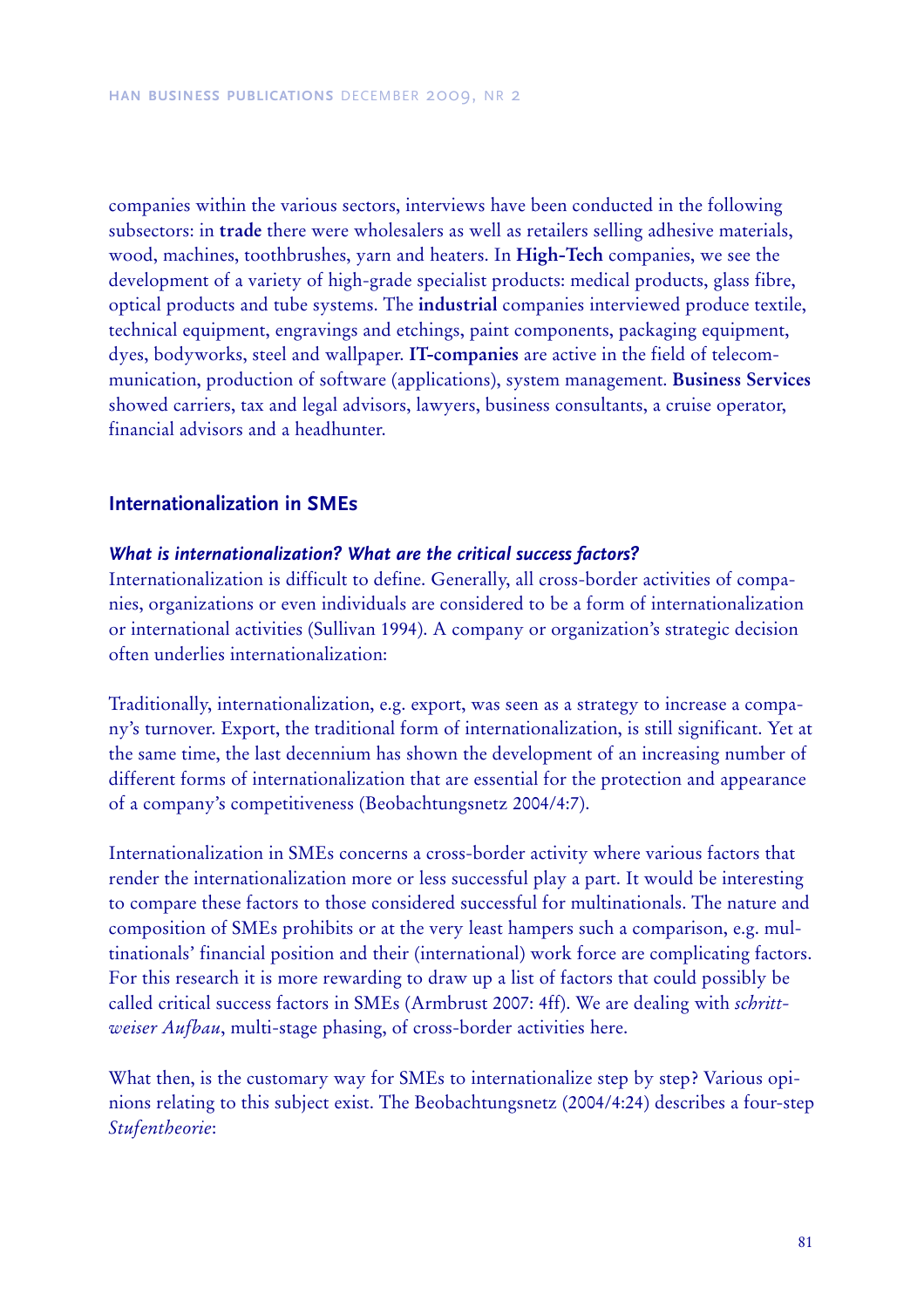The dominating model of internationalization is the step theory, according to which internationalization takes place in consecutive steps, starting with low involvement/risk and increasing to higher involvement/risk:

- 1 No regular export activities (possibly sporadic export);
- 2 Export through independent agents;
- 3 Establishment of own sales offices abroad;
- 4 Production facilities abroad.

The principle underlying this model is that a step-by-step strategy minimizes the risks and maturing investments. The companies most often start their export activities in neighbouring countries. Once they have gathered experience from these first export activities, they widen their activities to markets further removed. (Beobachtungsnetz 2003/4: 24).

The lack of motivating and necessary factor that play a part in the companies' (increasing) internationalization is striking. In short, what determines the step from one to two, from two to three etc. as a necessity? The rationale will differ from case to case. Some products will for instance by nature be ripe to cross borders or for global markets, or some production processes may, based on their specialist nature, be more appropriate in certain countries. A geographically small home market may necessitate internationalization and enhances the need to acquire 'international competences' as well as demand them from new employees at an earlier stage.

Furthermore, teams in the home markets are increasingly more of a multicultural composition (the 'melting pot'). In view of increasing cross-border activities, this composition not only shows an external movement, but an internal one as well: a culturally diverse composition of personnel. This worldwide movement of personnel is a sign of internationalization too, one that is generally paid little attention to. The cross-border activities are key in this research.

# *T he need for internationalization*

Regarding internationalization of SMEs in Germany it turns out that both the German government and the European Union employ many activities to support innovation within SMEs, and internationalization is considered one of these innovations – although EU-support in itself is not a condition to 'go international'. Scientific competences (more academic competences in the field of basic and applied research), strategic technological developments and the growth of for instance job opportunities are important innovative factors. Within the total European Union SMEs constitute about 99% of all 3.38 million enterprises with a yearly turnover of less than 50 million euro, employing 65 million people (Armbrust 2007: 6). The EU and the government play a stimulating part for the acquisition of capital to realise growth and to promote innovation.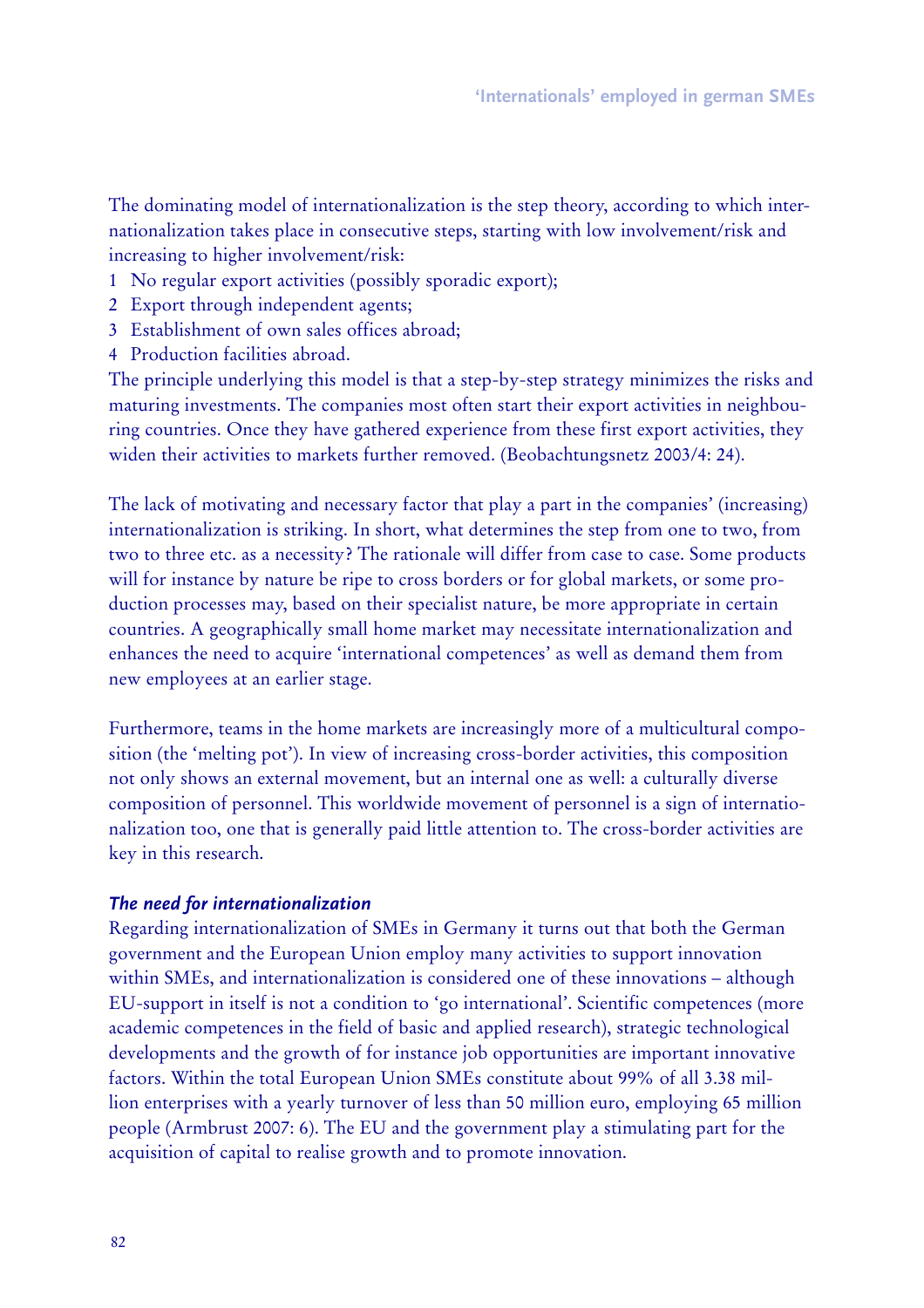Internationalization of SMEs is the result of the necessity of looking for new markets abroad, but more importantly is the fact that internationalization is a gateway to knowledge, customers and technology elsewhere (Friedman 2005 for some insight as to the role of 'technologization' in the worldwide process of internationalization and globalization). On top of that, high production costs, legal restrictions and regulations in the home market, as well as the necessary production capacity, access to capital and manpower (e.g. lower wages and a more favourable tax climate) form reasons to internationalize (Beobachtungsnetz 2003/4: 30). Thus labour costs can in many cases be reduced, even though it is important for the national economy to keep looking for innovation opportunities without all sorts of goods and services seep abroad (Mahone 1995).

## *F orm s of internationalization*

When we look at forms of internationalization and foreign activities, the interviewees indicate that these are linked with import and export activities, especially when it concerned industrial and High-Tech companies. Further international contacts are formed by strategic alliances (33 of the 45 companies interviewed), and sales offices abroad (15 of the 45 companies interviewed). Furthermore, there are production facilities abroad and outsourcing, but to a lesser extent (7 and 9 of the 45 companies interviewed respectively). As far as the various forms of internationalization are concerned, the following table shows the subdivisions per sector (these are the foreign activities as specified by the interviewees):

|                                           | (10 companies<br>Industry | companies<br>High-Tech<br>그 | companies<br>$\infty$ | (10 companies<br><b>Trade</b> | <b>To companies</b><br>Services | Total $(n=45)$ |
|-------------------------------------------|---------------------------|-----------------------------|-----------------------|-------------------------------|---------------------------------|----------------|
| Export                                    | $\overline{9}$            | 7                           | 8                     | 10                            | 10                              | 44             |
| Strategic alliances with foreign partners | $\overline{7}$            | 6                           | 7                     | 5                             | 8                               | 33             |
| Import                                    | $\overline{7}$            | 6                           | $\overline{4}$        | 9                             | 6                               | 3 <sup>2</sup> |
| Sales offices abroad                      | $\overline{4}$            | $\overline{2}$              | 3                     | 3                             | 3                               | 15             |
| In consignment                            | 3                         | $\overline{2}$              | ı                     | 3                             |                                 | 9              |
| Production facility abroad                | $\overline{2}$            | $\overline{2}$              | $\circ$               | $\overline{2}$                |                                 | 7              |
| Licensee for foreign licenser             | $\circ$                   | 3                           | $\overline{2}$        | ı                             | $\Omega$                        | 6              |
| Joint venture with foreign partner        | $\Omega$                  | $\overline{2}$              | $\circ$               | $\overline{2}$                | $\circ$                         |                |

Table 3 *B ra nch es a nd interna tiona l a ctivities*

As can be concluded from the table above, export is the most important turnover generator – note that company size has not been taken into account: export is an important turnover generator in all cases, but with both larger (100 permanent employees or more)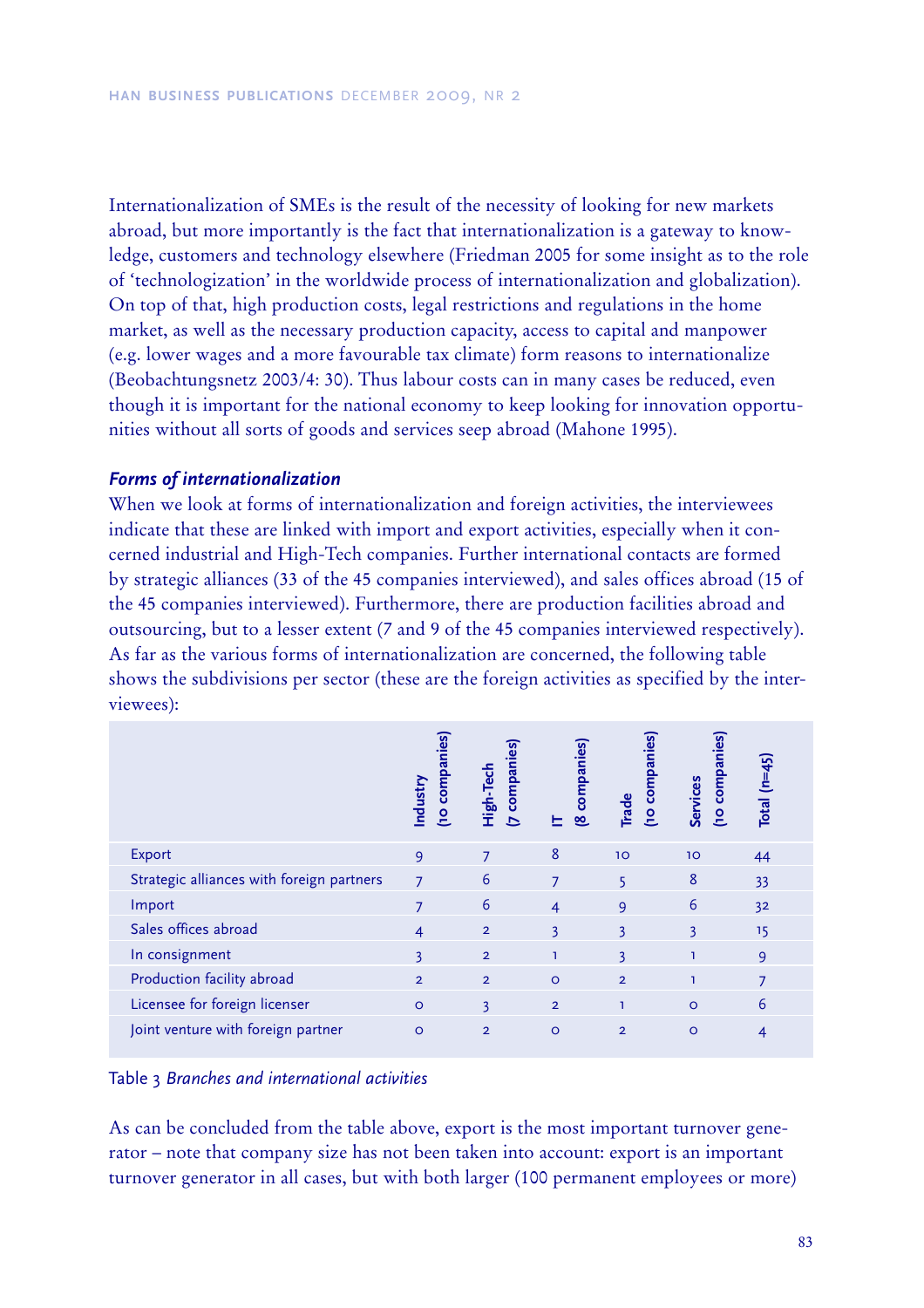and smaller companies (fewer than 50 permanent employees) we find strategic alliances and sales offices abroad. Strategic alliances with foreign partners nowadays are an important means to remain competitive in various international markets for practically all companies interviewed. The percentages have not been broken down in terms of turnover, but generally, export covers 30 to 80% of turnover compared to 5 to 20% for import, with a few peaks to certain export and import countries. It is also clear that especially High-Tech and IT-companies work with foreign (software) licenses and produce applications based on these. Outsourcing to companies abroad happens very rarely, particularly by the service sector. Dutch SMEs consider outsourcing an efficient and money-saving measure and is high on their agendas. A possible explanation could be that German companies, more so than their Dutch counterparts, are inclined to control their activities. Quality and reliability – German companies still pride themselves in those traits – are rather controlled than delegated. In this context the widely branched exhibition system is worth mentioning, where many contacts with customers are made and maintained. However, research into the specific reasons for little outsourcing ('in Auftrag geben') would be interesting.

# *C onstraints to internationalization*

During the interviews the following factors possibly constraining internationalization of SMEs were mentioned: current laws and regulations, lack of capital and finance problems, insufficient support and advice, cultural and language barriers. When we link these to the current theories on constraints to internationalization, the most important trade barriers are political factors, EU-regulations, national protectionist measures, technical requirements or safety regulations, consumer interests etc. (Beobachtungsnetz 2004/4:42). In many cases however, lack of expert knowledge, including legal expertise and command of languages, as well as social skills are seen as constraints to internationalization.

#### *T he international m anag er in S M E s*

Obviously, internationalization is not a matter-of-course, certainly not in education. Many export managers, entrepreneurs and salesmen acquire international experiences that would be more than instructive to future managers and entrepreneurs. Nevertheless we see that these experiences are only used in driblets. By contrast, students highly appreciate anecdotes, trends, tips and images connected to these experiences. In this respect, there is a big part to play by external business stakeholders towards education. Not only towards Dutch higher professional education (specifically the Dutch fulltime internationally oriented courses such as business schools and logistics polytechnics), but most certainly for the German professional business schools (Fachhochschulen).

#### *Internationalization and hig her p rofessional ed ucation*

In the German interviews competence development is also mentioned as an important factor in the growth of a company's human capital. In Europe the following competences that a company will frequently get into touch with in the future are listed: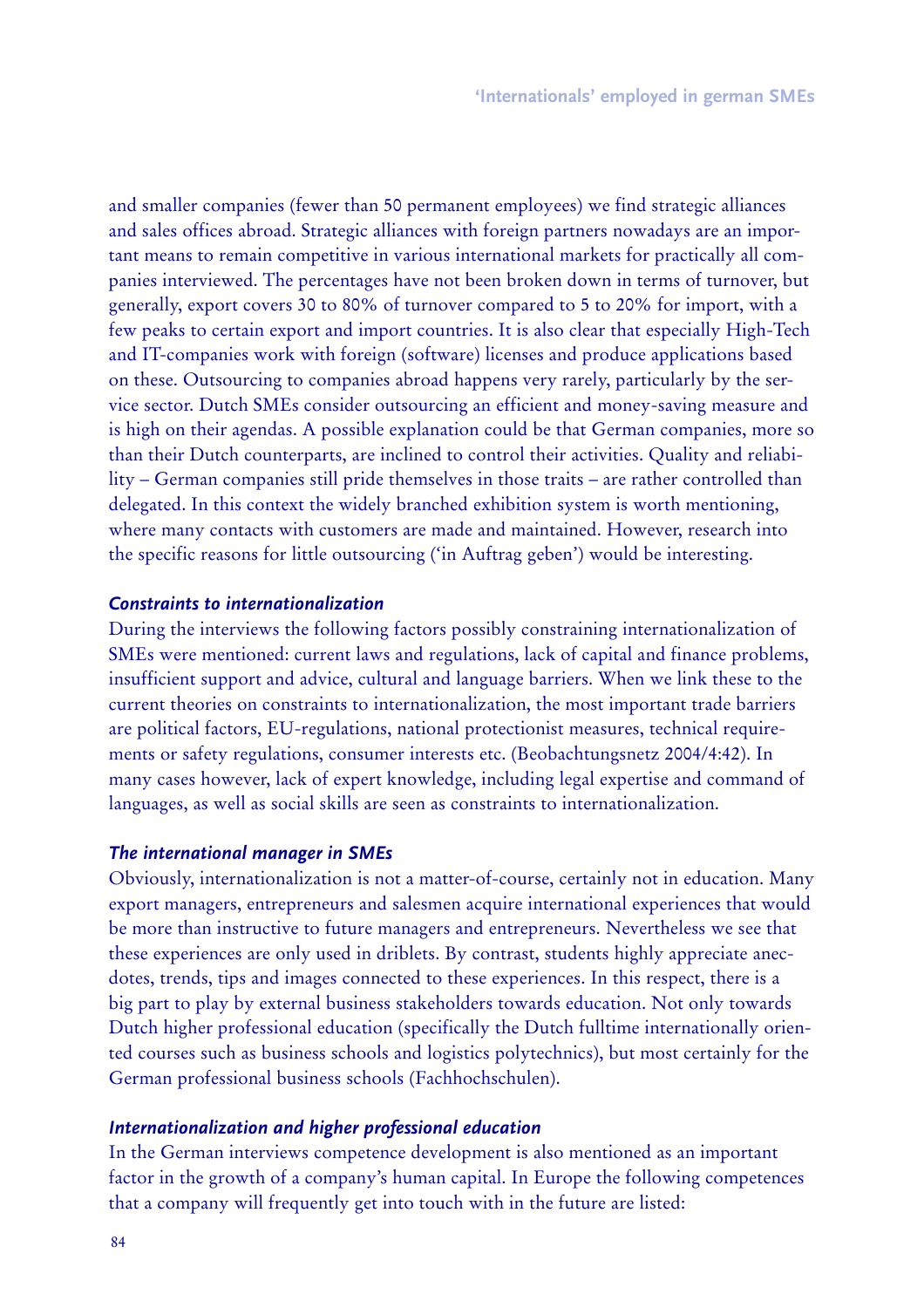- − Ability to learn (learn how to learn)
- − Information processing and management
- − Logical and analytical skills
- − Decision making skills
- − Communication skills and linguistic skills
- − Group work, group-based learning and teaching
- − Creative thinking and problem solving skills
- − Managing people and strategic thinking
- − Self-management and self-development
- − Flexibility (Beobachtungsnetz 2003/1: 11)

The obvious question would be what can be done within the *company* to develop or acquire the above-mentioned competences. The initial line of approach will be the knowledge component, being less dependant on personal qualities (that are already being addressed during the studies) as well as being easier to measure, i.e. knowledge is open to objectification. Education, however, is its opposite: competences are not being assumed, on the contrary, they are being developed or taught and are thus more subject, i.e. student oriented. A 2001 research among FH-graduates showed that that graduates, i.e. students in the last year of their studies, dispose of various competences at various levels (Schaeper/ Briedis 2004:1). The table below shows the percentages:

| Methods or strategic competences                      | ±75%         |
|-------------------------------------------------------|--------------|
| Wide basic knowledge                                  | 62%          |
| Knowledge of electronic data processing (EDP)         | 55%          |
| Multilateral thinking                                 | 52%          |
| Knowledge of scholarly and/or scientific methods      | 50%          |
| Self-organizing skills                                | ± 50%        |
| <b>Presentation skills</b>                            | ±50%         |
| Specialized professional competences                  | 40%          |
| Social competences                                    | 31%          |
| Command of foreign language                           | insufficient |
| Legal and economic knowledge                          | insufficient |
| Practical application of scientific data and concepts | insufficient |

## Table 4 *A cq uired competences in h ig h er professiona l ed uca tion in G erma ny*

This table also shows a large proportion of competences that were discussed in the interviews. Especially social competences, i.e. social skills (hardly present according to the table above!), method and strategic competences (widely present), wide basic knowledge (amply present) gained high scores.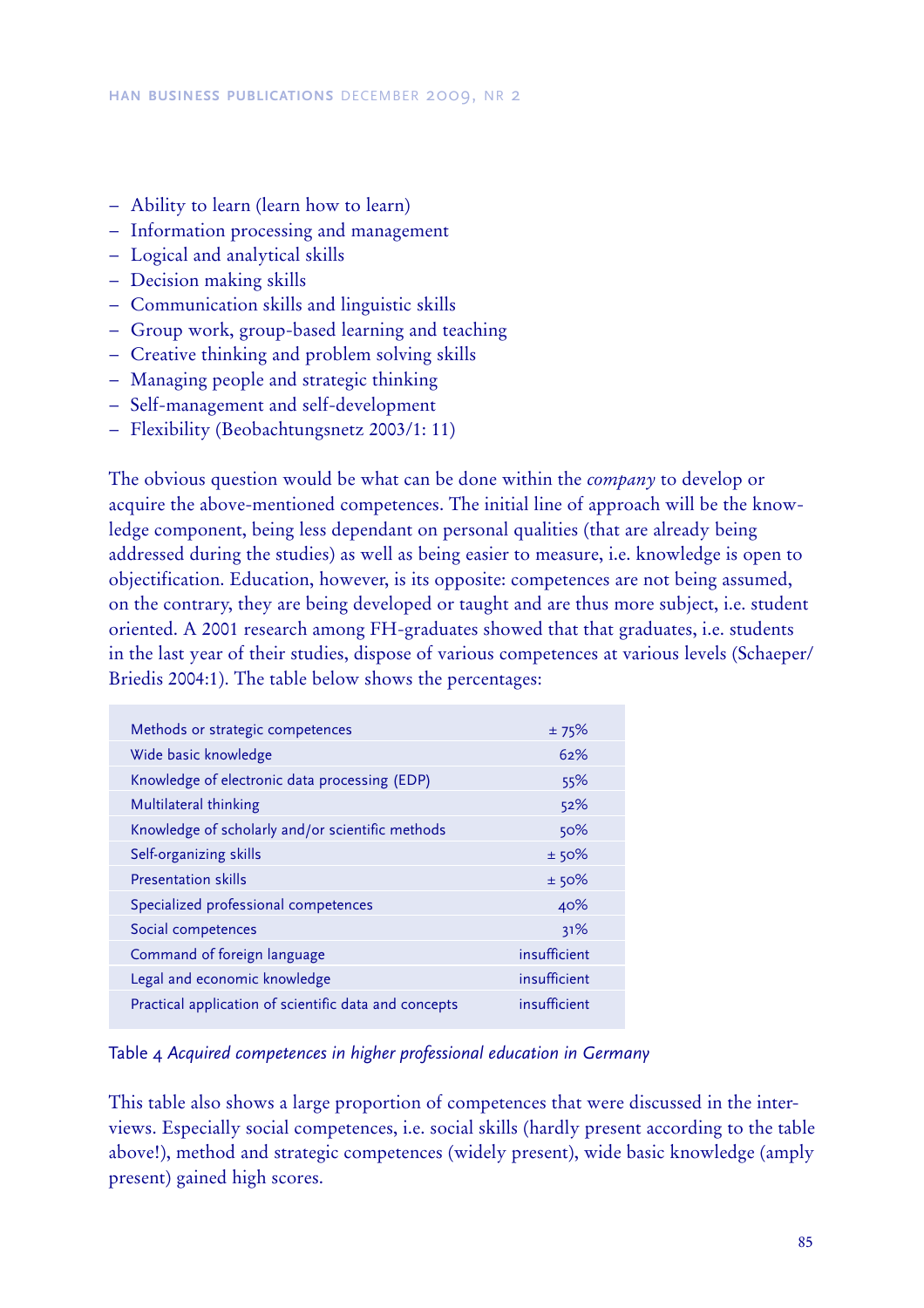In other words, higher professional educational institutes in Germany pay sufficient attention to basic knowledge (basic knowledge and EDP), but they pay insufficient attention to social competences, command of foreign languages, legal and economic knowledge and the practical application of theory.



Figure 1 Intercultural management competences, Source: Bolten (2001: 375)

The figure above clearly shows how cultural competences are embedded in a knowledge, skills and professional attitude-matrix. Internationalization demands a large number of qualities of the employee, including intercultural experience en command of foreign languages. International studies as well as studies that train future 'internationals', should do more about this. Companies themselves indicate that investing in these skills take a lot of time and money with the risk of losing qualified personnel to (better paying and better opportunities for development offering) competitors. The intercultural competences, that have been positioned as a spider in the centre of its competence-web by Bolten, are formed by a combination of:

- personal qualities, including load capacity, immunity to stress, independent learning, control of different and varying and situations,
- professional or expert knowledge, including international professional experience, specific knowledge in various international contexts,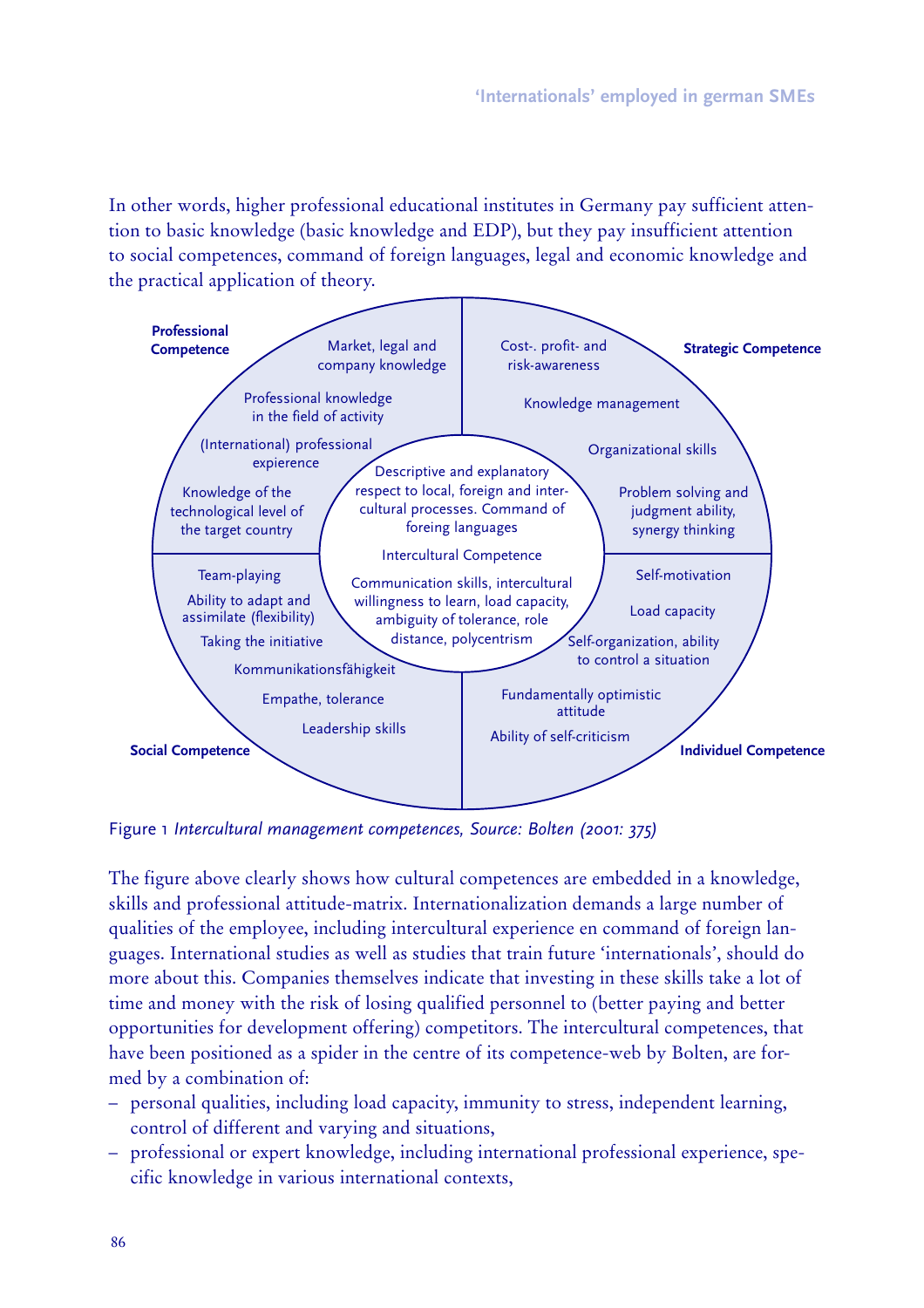- social competences, such as working in (intercultural and multicultural) teams, communication skills (including command of languages), empathy and tolerance, and finally
- strategic skills, such as knowledge management, organizational talent, problem solving and synergetic abilities.

# Bolten's German competence system as blueprint for competence requirements in professional practice

German professional literature (e.g. Bolten 2001 and Erpenbeck et al. 2001, 2003) distinguishes the following competence areas in which the international is active and for which he needs to be sufficiently prepared during his studies. First of all it makes sense to define the usual descriptions of the competence areas used:

| Method or strategic competences | The following aspects are therefore included: Analytical and deci-<br>sion making skills, the ability to acquire experience and efficiently<br>store experience independently, presentation skills, organizational<br>skills, presentation techniques, entrepreneurial thinking, holistic<br>thinking and the ability to transfer knowledge to practice. The last<br>competence is mentioned most often.<br>Analytical skills and power of discernment<br>Ability to learn independently<br>Organizational skills |
|---------------------------------|-------------------------------------------------------------------------------------------------------------------------------------------------------------------------------------------------------------------------------------------------------------------------------------------------------------------------------------------------------------------------------------------------------------------------------------------------------------------------------------------------------------------|
| Sozialkompetenz (Sok)           |                                                                                                                                                                                                                                                                                                                                                                                                                                                                                                                   |
| Social competences              | This includes: To work in a team, contact with customers, empa-<br>thy, leadership competences, communication skills, i.e. command<br>of foreign languages as well as mother tongue and intercultural<br>skills and ethics.<br>Teamplayer<br>Empathy<br>Leadership skills                                                                                                                                                                                                                                         |
| Selbstkompetenz (SeK)           |                                                                                                                                                                                                                                                                                                                                                                                                                                                                                                                   |
| Individual competences          | This includes: Motivation, critical self-awareness, self-reflection,<br>immunity to stress, creativity, all soft skills related to flexibility,<br>mobility, responsibility and loyalty. Finally the self-study competen-<br>ce that is extremely important to maintain international contacts.<br><b>Motivation skills</b><br>Critical skills<br>Immunity to stress                                                                                                                                              |

#### Methodenkompetenz (Mek)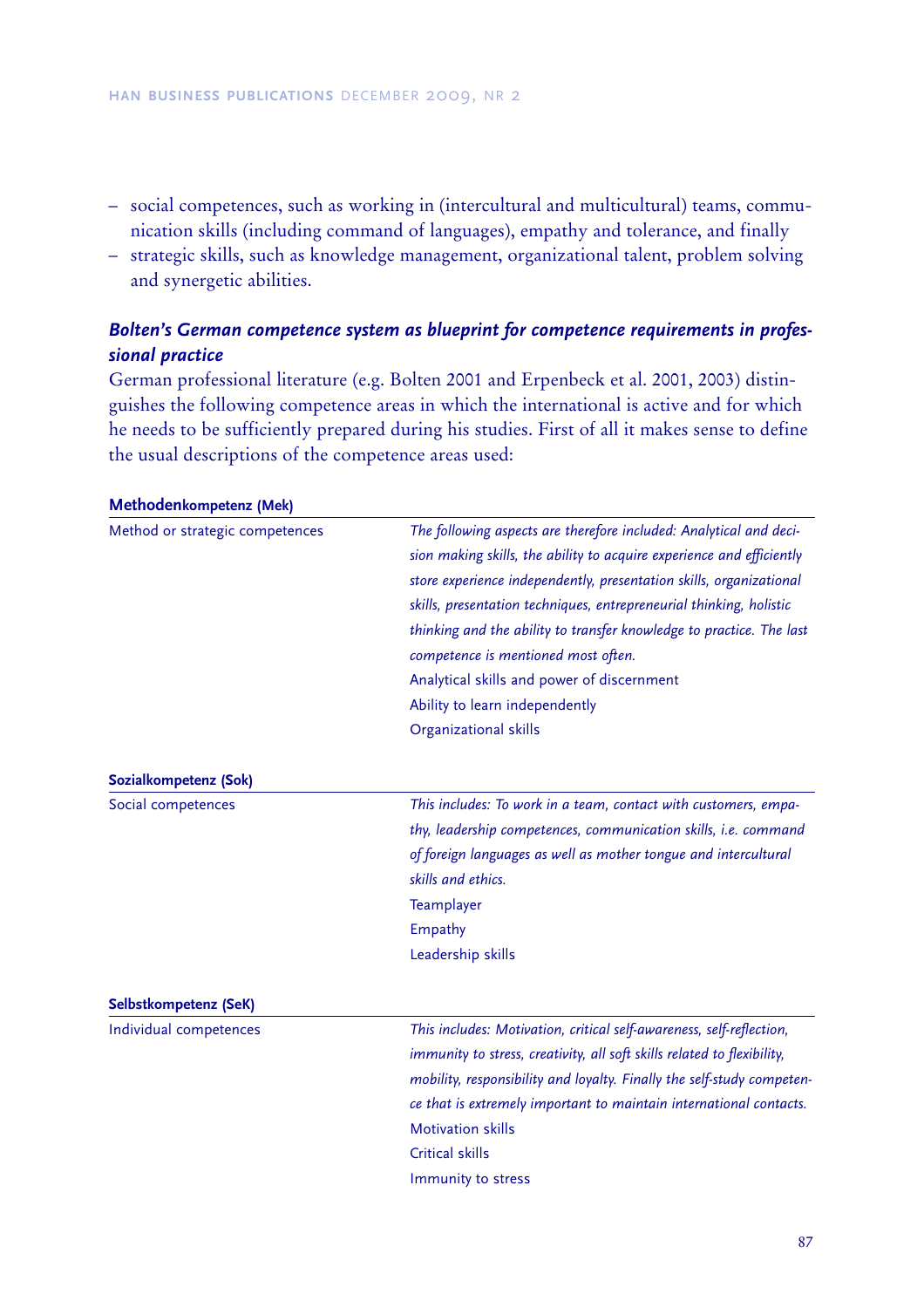| Fachkompetenz (FaK)             |                                                                        |  |  |  |
|---------------------------------|------------------------------------------------------------------------|--|--|--|
| Professional competences        | We include: Technical and (business) economic knowledge, expert        |  |  |  |
|                                 | knowledge in various fields (barring languages), such as market        |  |  |  |
|                                 | knowledge and marketing, legal knowledge, national as well as          |  |  |  |
|                                 | international (treaties, customs, import and export regulations,       |  |  |  |
|                                 | etc.), computer skills and practical experience in these fields, espe- |  |  |  |
|                                 | cially abroad.                                                         |  |  |  |
|                                 | Technical and/or business-specific professional knowledge              |  |  |  |
|                                 | Market, legal and company knowledge                                    |  |  |  |
| Interkulturelle Kompetenz (IkK) |                                                                        |  |  |  |
| Intercultural competences       | Nevertheless, IkK will be included as a separate analytical category,  |  |  |  |
|                                 | since it is indeed cultural knowledge and knowledge of country and     |  |  |  |
|                                 | people that entrepreneurs and owner-directors associate with inter-    |  |  |  |
|                                 | nationalization                                                        |  |  |  |
|                                 | Foreign / practical experience                                         |  |  |  |
|                                 | Knowledge of other countries and cultures                              |  |  |  |
|                                 | Polycentrism                                                           |  |  |  |
| Sprachkompetenz (SpK)           |                                                                        |  |  |  |
| Command of languages            | Command of foreign languages is stated in many advertisements          |  |  |  |
|                                 | as an important condition to develop international activities wit-     |  |  |  |
|                                 | hin and outside the company. East European languages, Chinese,         |  |  |  |
|                                 | Russian, and English of course, are important languages. The inter-    |  |  |  |
|                                 | viewees endorse their increasing importance.                           |  |  |  |
|                                 | Communication (foreign languages)                                      |  |  |  |
|                                 | Knowledge of foreign languages (according to European                  |  |  |  |
|                                 | references)                                                            |  |  |  |
|                                 |                                                                        |  |  |  |

Table 5 Overview of the six competence areas used, Source: Armbrust (2007: 16-24, 32ff)

The question at hand is whether an international's education should cover all these competence areas, in other words whether the student can expect from his studies to enter the professional world as an 'experienced professional'. This is the field of tension between what education at a FH or an institute for professional education can offer on the one hand and the competences that can be acquired elsewhere.

# **Export. Choosing markets abroad**

Western Europe is still Germany's principal trading partner, followed by Asia, North-America, Russia, Eastern Europe and finally African and Latin-American countries.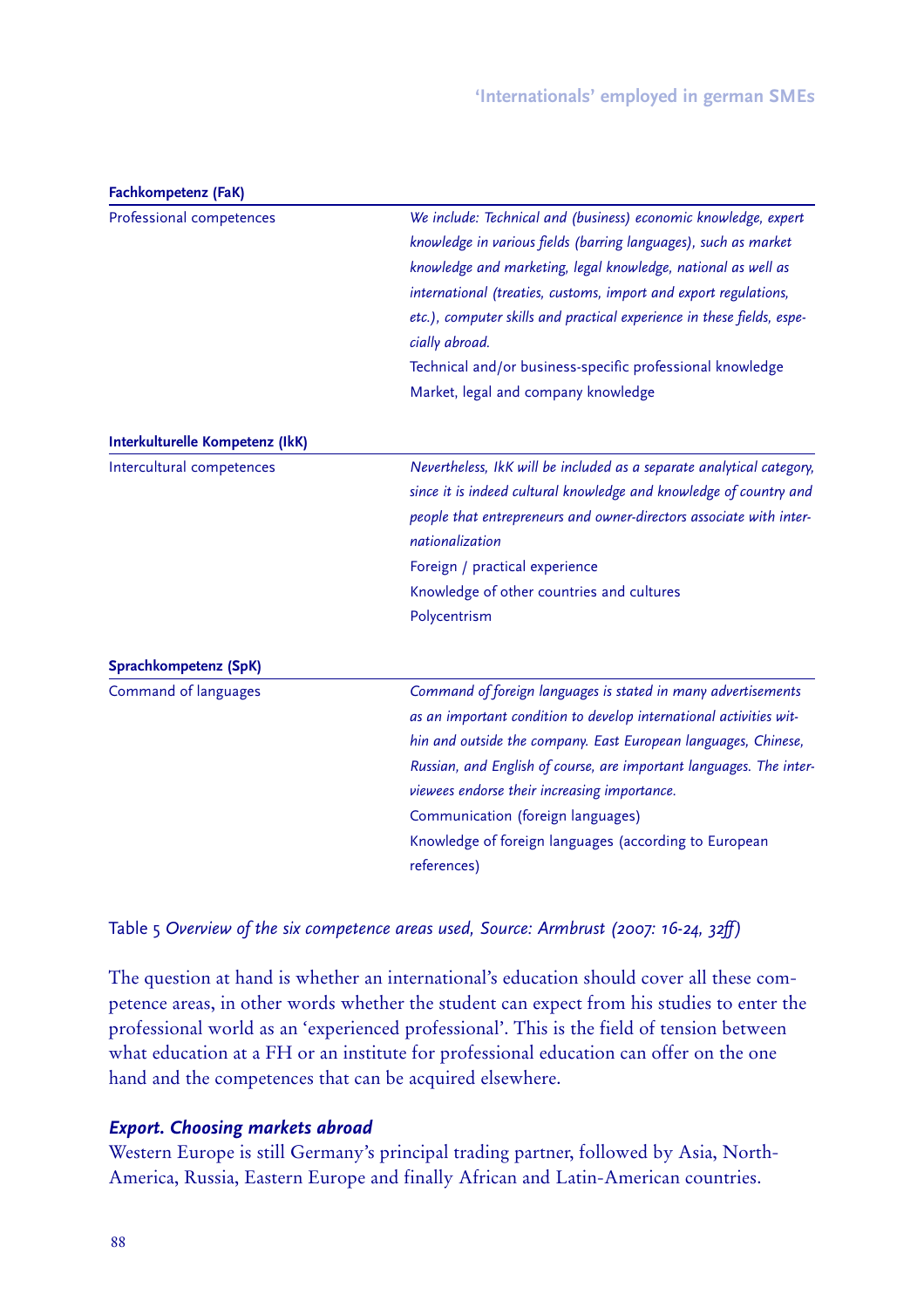Research in Germany into export activities shows the following countries as the major growth markets: Eastern Europe (mentioned by 15 companies), Asia or the Far East (mentioned by 13 companies), followed by Western Europe (9 companies) – e.g. the Netherlands and France are important trade partners for Germany – , North-America (3 companies), Russia (3 companies) and the Middle East, Africa and South-America. It would be interesting to break this down per sector (industry, High-Tech, IT, trade or service) and find the causes for certain tendencies towards internationalization.

#### *E x am p les of internationalization (from the interv iew s cond ucted )*

- 1 *H igh-T ech company*: Company C for instance (for reasons of anonymity the companies in these examples are denoted by a letter), a High-Tech company from Gelsenkirchen (40 employees), has 30 to 40% of its turnover from export to countries such as North-Africa, Switzerland, Austria and South-Africa. Furthermore, there is a strategic alliance with Novell in North-America. Report has it that there is a growth market, and together with Novell more than 40 countries will be reached. It is also feasible that an interesting take-over bid will be made, but at the same time extreme growth and high profitability cannot be ruled out. Strategically this involves a systematic and structured market approach, using the system of 'customer following': in a sense the customers act as growth multipliers. This way of growing is fairly aggressive and requires continuous feedback of new customer data and growth potential. This strategy is the result of company C's finance structure, i.e. through venture capital and its high risk profile but at the same time it generates high profits. International contacts are made through an active approach of various markets simultaneously and for distribution purposes, company C has a department for the German market and one for other markets. Dependent on customer growth these departments will be extended or disposed of. The organization knows a divisional structure, which is remarkable for a company of this size as a similar structure is more often used by multinationals, ministries or large organizations and hardly ever by smaller companies. Perhaps it is due to management's strategic decisions and the tasks being performed by primarily natural scientists, mathematicians and computer scientists. The departments work independently and with their own budgets and are headed by a deputy manager who, as representative of the board, can operate independently. High-Tech companies' necessity to internationalize is the result of, on the one hand venture capital financing, and on the other hand the subsequent impulse for growth. While software and other computer related products have no 'national' boundaries. C's divisional structure will, in case of failing profitability, lead to disposing of or shutting down divisions.
- 2 *I ndustrial company*: G, a larger industrial company and producer and supplier of packaging machines for food and pharmaceutical industry, employing 120 people and with a turnover of 50% in export (worldwide, mainly in Europe and Asia). The company uses freelancers who are very familiar with the various markets and work on the basis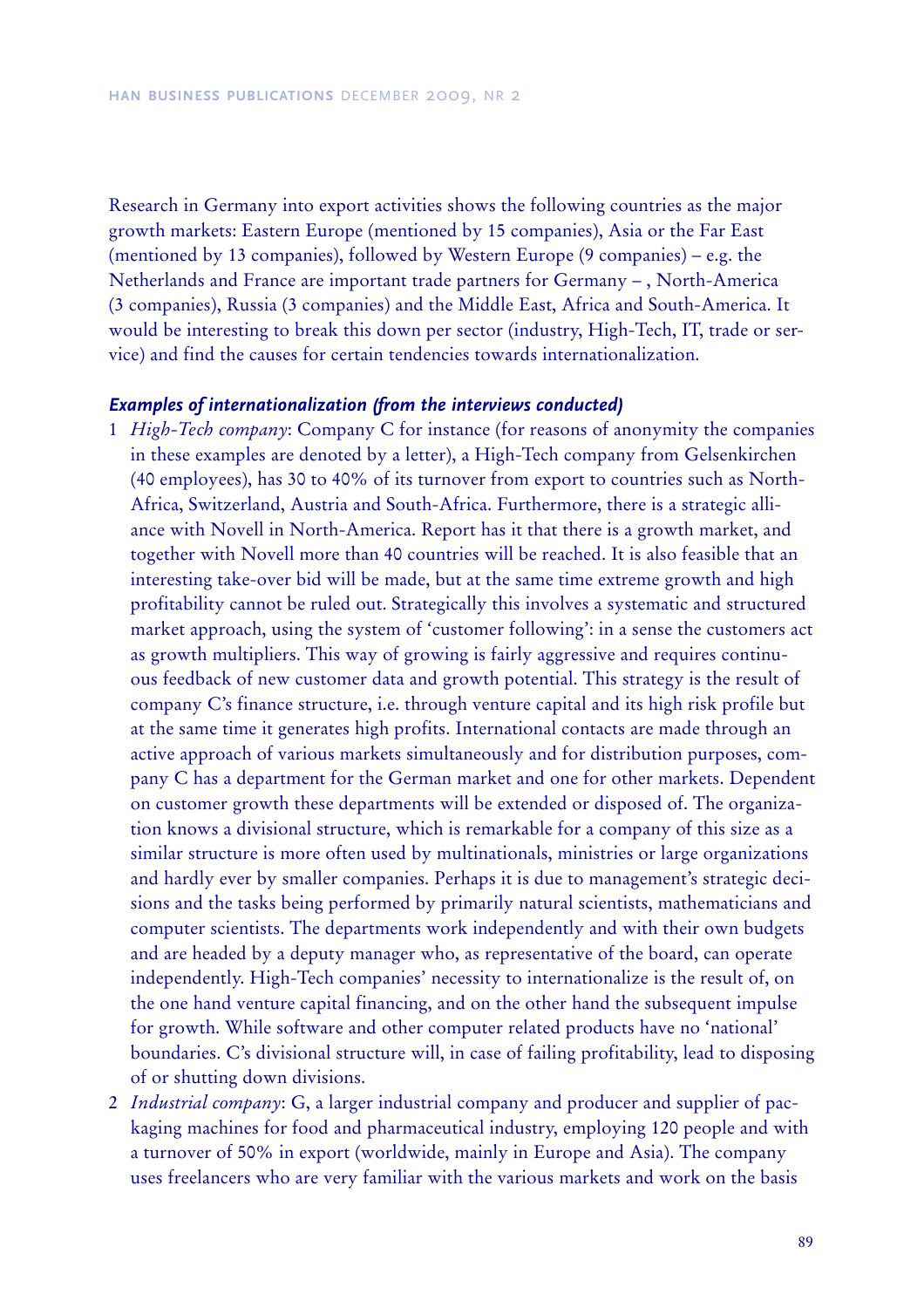of personal contacts. Exhibitions and customers are visited on the spot for instances. G's organizational structure is fairly flat, employees work in German as well as other markets, and distribution is not structurally divided according to language areas. This means that there is a need for 'generalists' rather than specialists – whether that means that you know a lot of few things, is not clear. The procedures used within the company reflect that. In the competences required and the personal qualities too reflect the organizational structure: personalities are needed, people with manners and human relations skills, adept at negotiations, responsible, fluency, good command of English, etc. For purposes of comparison: with company C the important skills mentioned were: expert knowledge and commercial skills, command of German and English, good fit with the company and innovative and creative thinking and acting.

3 *Service*: A headhunter from Frankfurt/M, A, employs an aggressive strategy of expansion. Various sales offices abroad have been opened and there are more to follow worldwide (including Milan, Moscow and Hong Kong) in the next few years. Customers start their own office somewhere in the world and hire the services of a headhunting agency, to which A responds immediately. A follows in the wake of the economic expansion of others. Their information does not come from extensive market research – it is not about a product that needs to be put on the market – but rather from data on financial markets. The company does not have specialists for special geographical areas or special branches, but customers are paired with employees who counsel them from beginning to end. Thus project management, the ability to supervise a project from start to finish, is often mentioned as the most important skill, as well as business sense. Here too, foreign experience plays a major part in the hiring policy. Furthermore, soft skills or managerial skills, communication and social skills as well as certain personal qualities such as flexibility and the willingness to continuously learn evidently play a part. Eight out of A's 27 employees have a university degree, in humanities, business economics and math, 6 employees have an FH-degree (four economic and administrative schools and two with a degree in banking). A background in economics or arithmetic can be seen with many companies, but in this case employees with a different background such as languages have turned out to be suitable employees. This is due to the fact that in most cases personality is the deciding factor when considering suitability.

## *E v aluation*

It is difficult to properly divide competences, knowledge, skills, and professional attitude on the basis of imprecise meaning of terms and expressions. However, on the basis of the results of the interviews, a number of constants can be determined, both concerning the current requirements for employees and for higher professional education and future employees in SMEs.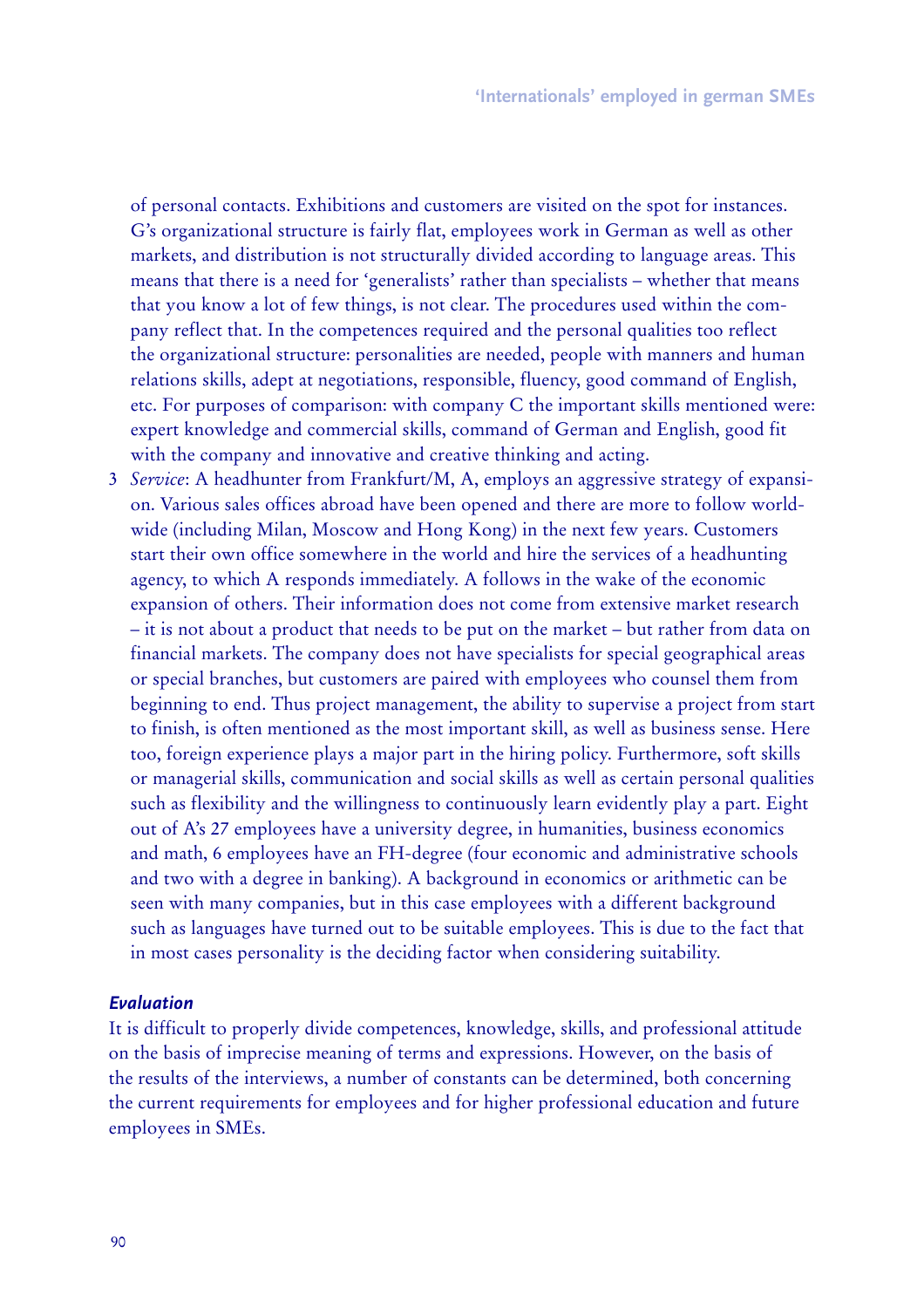By way of conclusion of this evaluation and description of the shortcomings of FH-graduates I will try to summarize and break down in percentages the competence areas as defined by Bolten (2001) and used in this research as well the three questions mentioned above.

# **A n e v a lua tion of th e inte rv ie w s**

When we assume the said competence areas, a division of the three questions per sector is possible. The following matrix expresses the data in absolute numbers, broken down per question according to the five sectors interviewed.

|                 |                      | <b>Mek</b>     | <b>SoK</b>              | <b>SeK</b>              | <b>FaK</b>      | <b>IkK</b>     | <b>SpK</b>     | Total |
|-----------------|----------------------|----------------|-------------------------|-------------------------|-----------------|----------------|----------------|-------|
| <b>Industry</b> | Question 1           | $\overline{7}$ | 9                       | 14                      | 14              | 8              | 10             | 62    |
|                 | Question 2           | 9              | 10                      | 12                      | 13              | 8              | 6              | 58    |
|                 | Question 3           | $\overline{4}$ | $\overline{3}$          | 9                       | $\overline{7}$  | 8              | $\overline{3}$ | 34    |
|                 | High-Tech Question 1 | $\overline{4}$ | 11                      | 9                       | 11              | $\overline{4}$ | $\overline{7}$ | 46    |
|                 | Question 2           | $\overline{7}$ | 10                      | 10                      | 5               | $\overline{7}$ | 5              | 44    |
|                 | Question 3           | 6              | 5                       | 6                       | 9               | $\overline{7}$ | $\overline{2}$ | 35    |
| IT              | Question 1           | 5              | 5                       | 5                       | 13              | $\overline{7}$ | $\overline{7}$ | 42    |
|                 | Question 2           | 12             | $\overline{4}$          | 8                       | 11              | $\overline{4}$ | 6              | 45    |
|                 | Question 3           | 6              | $\overline{4}$          | $\overline{\mathbf{3}}$ | 9               | 10             | 5              | 37    |
| <b>Trade</b>    | Question 1           | $\overline{4}$ | 9                       | 11                      | 10 <sup>°</sup> | 10             | 9              | 53    |
|                 | Question 2           | 14             | 10                      | 17                      | 5               | 12             | $\overline{4}$ | 62    |
|                 | Question 3           | $\overline{7}$ | $\overline{\mathbf{3}}$ | 6                       | $\overline{7}$  | 9              | 6              | 38    |
| <b>Service</b>  | Question 1           | 8              | $\overline{4}$          | 11                      | 10              | 9              | 10             | 52    |
|                 | Question 2           | 13             | T                       | 11                      | $\overline{7}$  | 9              | 6              | 47    |
|                 | Question 3           | 14             | $\overline{2}$          | 5                       | 11              | 12             | 5              | 49    |
| <b>Total</b>    |                      | 120            | 90                      | 137                     | 142             | 124            | 91             | 704   |

## Table 6 *C ompetences by sector*

When we look at the matrix above we can conclude that there are different priorities within the various branches, which, however, does not become clear from working out the interviews. A first glance at the matrix (see the totals in the bottom row) makes clear that especially the professional competence, the body of knowledge (*F achkompetenz*) with a relatively high score of  $142$  (= 20.2%) takes an important place with the interviewees regarding their expectations of FH-graduates as well as FH-education.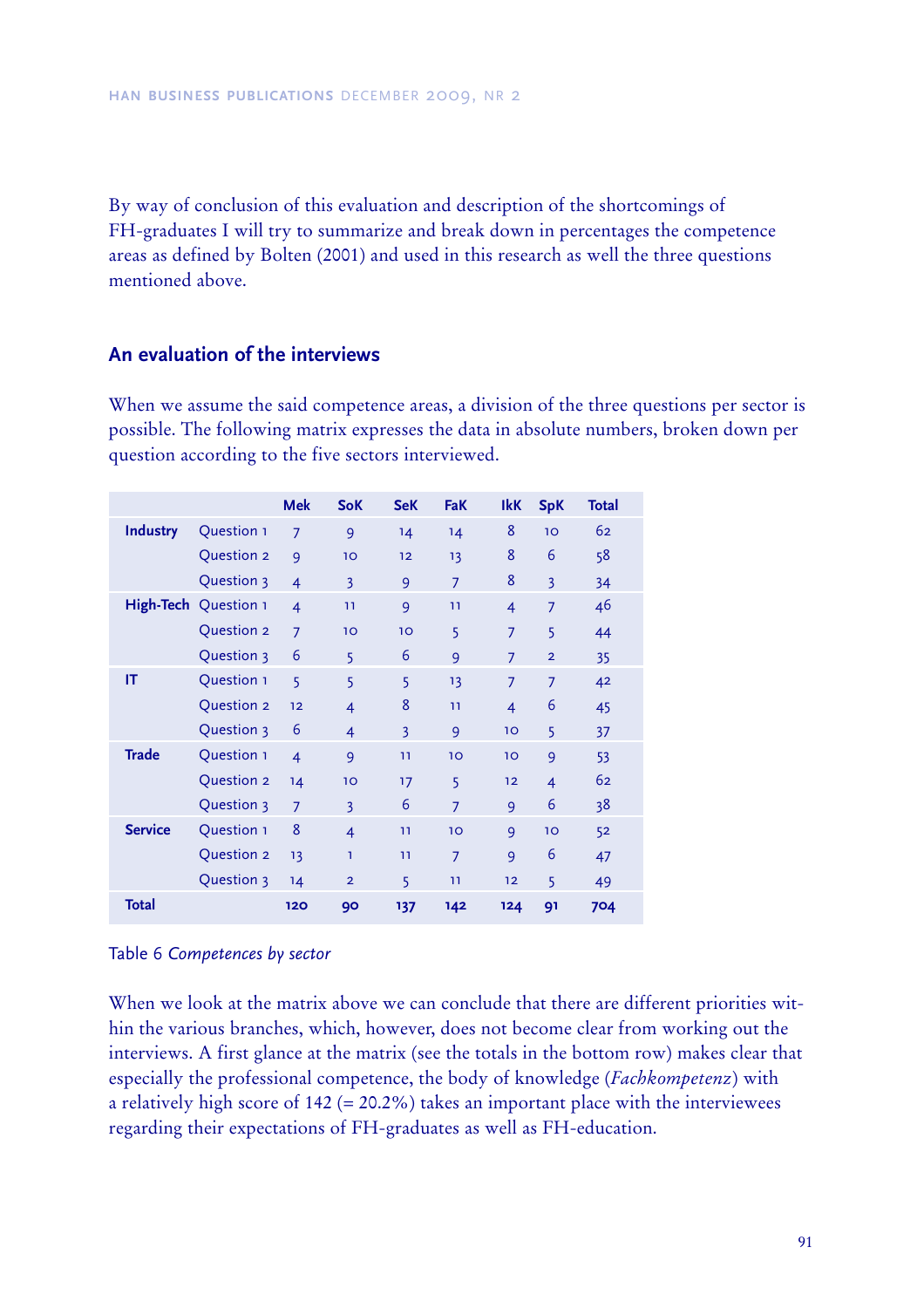All in all, we see a varying picture with different centres of gravity for every sector. It is striking that personal qualities (*Selbstkompetenz*) score points with trading companies and in the service industry, as to be expected considering the fact that personality is essential in maintaining external contacts.

With the service industry the *Methodenkompetenz* scores for questions 2 and 3 catch the eye, both concerning education and the long-term requirements. On the other hand, for question 1, *Selbstkompetenz*, *F achkompetenz* and *Sprachkompetenz* score points.

## *C om p etence in ed ucation and p ractice*

Many of the competences and characteristics mentioned before are specifically linked to the companies for which they are valid according to the interviewees. Frequently stated matters such as command of languages at a certain, internationally approved, higher level appear with all companies. It is remarkable that the level varies considerably per sector. Legal service companies demand fluent use of a foreign language, whereas for industrial companies, IT or High-Tech companies a lower communication level. In 43 of the 45 interviews conducted command of foreign languages does appear as an essential element in an international's proper functioning and as an important task for educational institutes. Interestingly enough, there are no pointers as to feasibility in a four-year bachelor education in the Netherlands or a five-year on in Germany. It would be obvious to link this to the practical clusters in the curriculum (work placement and final in-company assignments; which incidentally are less strongly represented in the curricula in Germany than in the Dutch ones), which should by and large be filled with experiences abroad (apart from work placement and final assignments, one or two semesters studying abroad could be considered). Unfortunately, only a small percentage of Dutch students have work placements abroad; the figures for German students are unknown. As far as social competences are concerned, it is notable that IT and High-Tech companies mentioned these relatively just as often as trading, industrial and service companies, while one would expect expert knowledge to be considered more important in IT and High-Tech. Interestingly, the concept *Sozialkompetenz* is frequently mentioned in the High-Tech sector, both as an entry requirement and as requirement for the educational institutes; it seems that this has to do with the assumption that this aspect could do with a lot more attention in technical education anyway, even if less importance will be attached to it in the future. Technical qualifications as such do not suffice and more attention should be paid to social and personal competences.

#### *T echniq ue and soft sk ills*

The difference is also remarkable in personal qualities and/or soft skills. These too are not as common in especially IT but appear more often in High-Tech companies (in particular as entry requirement). Interculturally, knowledge of other countries and cultures receive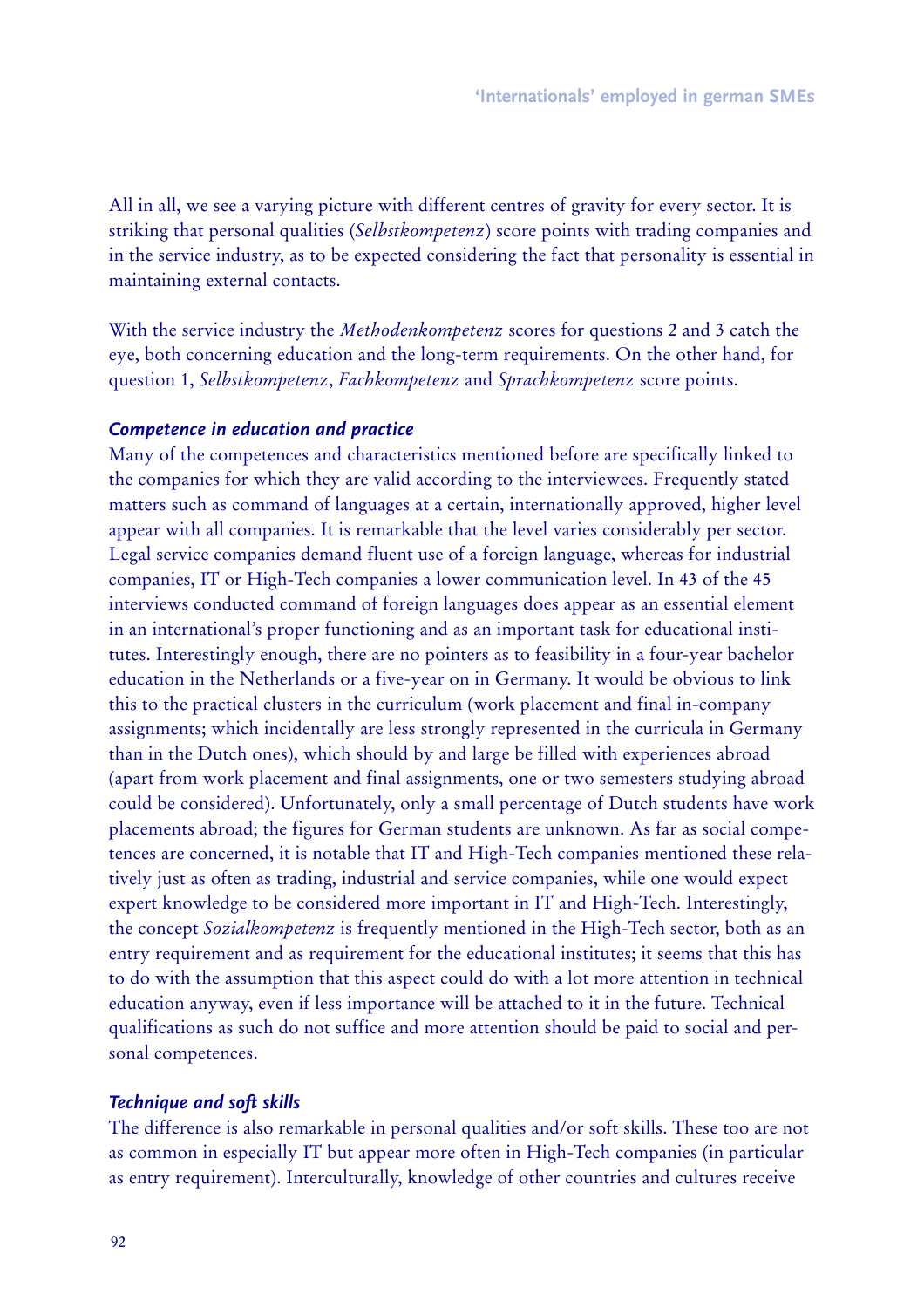lower score in IT and High-Tech companies. On the other hand we can see higher scores for expert knowledge in trade, IT and industry, while IT obviously presumes knowledge of software, computers, etc. In this respect it is noteworthy that knowledge of PCs and software receives higher scores in industrial companies, presumably because IT and High-Tech companies assume that these subjects are being taught anyway and that the employee to be appointed has sufficient knowledge.

#### *S erv ices and com p etences*

As far as education's role in the acquisition of competences is concerned, we see that with logistic service companies, expert knowledge, especially in logistics, score points. Languages and intercultural competences and sensibility score points across the board. Social competences are explicitly mentioned here and there by High-Tech and industrial companies. The important task of teaching how to implement theory in practice lies with education. The same goes for especially IT, trade and service. Communication skills as such are in turn required by the High-Tech sector. Apparently, education scores badly in this matter, although it is conceivable that the 'type of student' that applies for a position within this sector arguably has received a technical education where there is little training in communication competences. This would be the general view of the technically educated.

## *R em ark s concerning shortcom ing s in ed ucation*

Regarding education the general response is that it is lacking integration concerning expert knowledge. There are no suggestions as to how things can be improved, although it is obvious that a practical interpretation is being referred to, where various competences are appealed to simultaneously and are acquired or improved.

#### *C ommunication skills*

The communication skills of FH-students are often commented on. Matters such as presentations (both internal and external), handling customers etc. are seen as important and many an interviewee is critical: know what a customer wants, how to put yourself in the customer's shoes is an important skill. Small talk, sales talks, written correspondence etc are also part of the list. Most often the command of two foreign languages 'with a certain amount of confidence' is presumed. This involves many simulations or role plays during classes and in particular a focus on the results of these simulations or role plays.

A recurring question in many interviews is whether the FH is indeed the place to teach soft skills, including a wide variety of individual skills, in particular. Practical reality is often the test of their presence. This also means that soft skills can often be acquired in practice, should the not be present with FH-graduates.

Internationally, but nationally as well, speech varies enormously: not every customer, every supplier, nor every buyer speaks Hochdeutsch or Queen's English. The same goes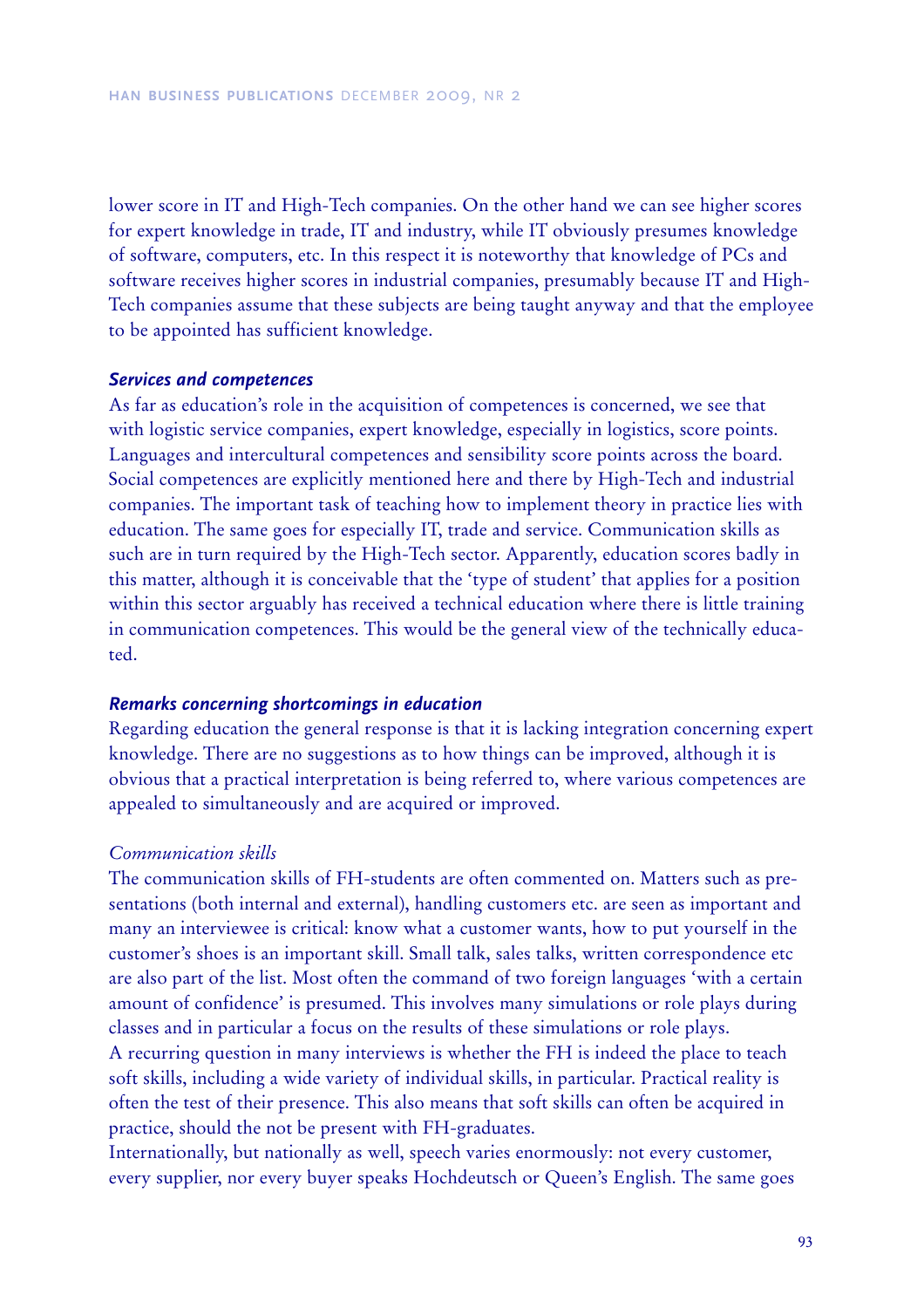for other languages. The question is whether you can prepare students for this. It is interesting to study which strategies can be used to deal with these situations. Here too, practice, experiences abroad, seems to be the best teacher. Practical clusters with international companies will supply the necessary experiences. A combination of a command of languages and a (long) stay abroad often go hand in hand with the statements, which seems logical from the point of view of somebody with practical experience.

## *English*

In IT English is a necessary means of communication, other than that there are no specific demands as to the students' command of languages. Regarding languages, apart from listening skills an active command of probably company-specific jargon that is used in emails and fax messages is required. Basic grammar and vocabulary seem inevitable. The jargon itself can best be learned within the company.

Fluent English is a presumed skill by many companies. Experience shows however that due to a lacking professional attitude, the command of English is insufficient (school English versus professional English).

## *T ransfer of know ledge to practice*

Transferring theoretical knowledge to practice remains difficult according to SMEmanagers. Students themselves should really have the skills to implement theory in practice, but those skills have often not been taught. Here lies another important task for higher professional education.

#### *I ntercultural sensitiv ity*

Another recurring theme is the difficulty of teaching intercultural sensitivity, experience and knowledge at FH. A lot is learned 'on the spot' (by means of APL), and practical experience should therefore constitute a large part of professional education.

#### *Motiv ation of the international*

Another important aspect is the 'motivation' that FH instil into students. What does motivation comprise? Higher professional education will have to put considerable effort into exploring the professional field in order to be able to provide the students with the ability to with the self-confidence to enter into future professional roles (e.g. through professional advisory committees and teacher training). Within the scope of school career counselling as well of education by projects, the Netherlands currently put in efforts regarding careers guidance, where many students actively canvass practical assignments. For international contacts and based on the apparent lack of fluency in the relevant foreign language, many companies employ the services of interpreter/ translators. This involves legal documents or treatises in particular, the complexity of which does not allow for mistakes.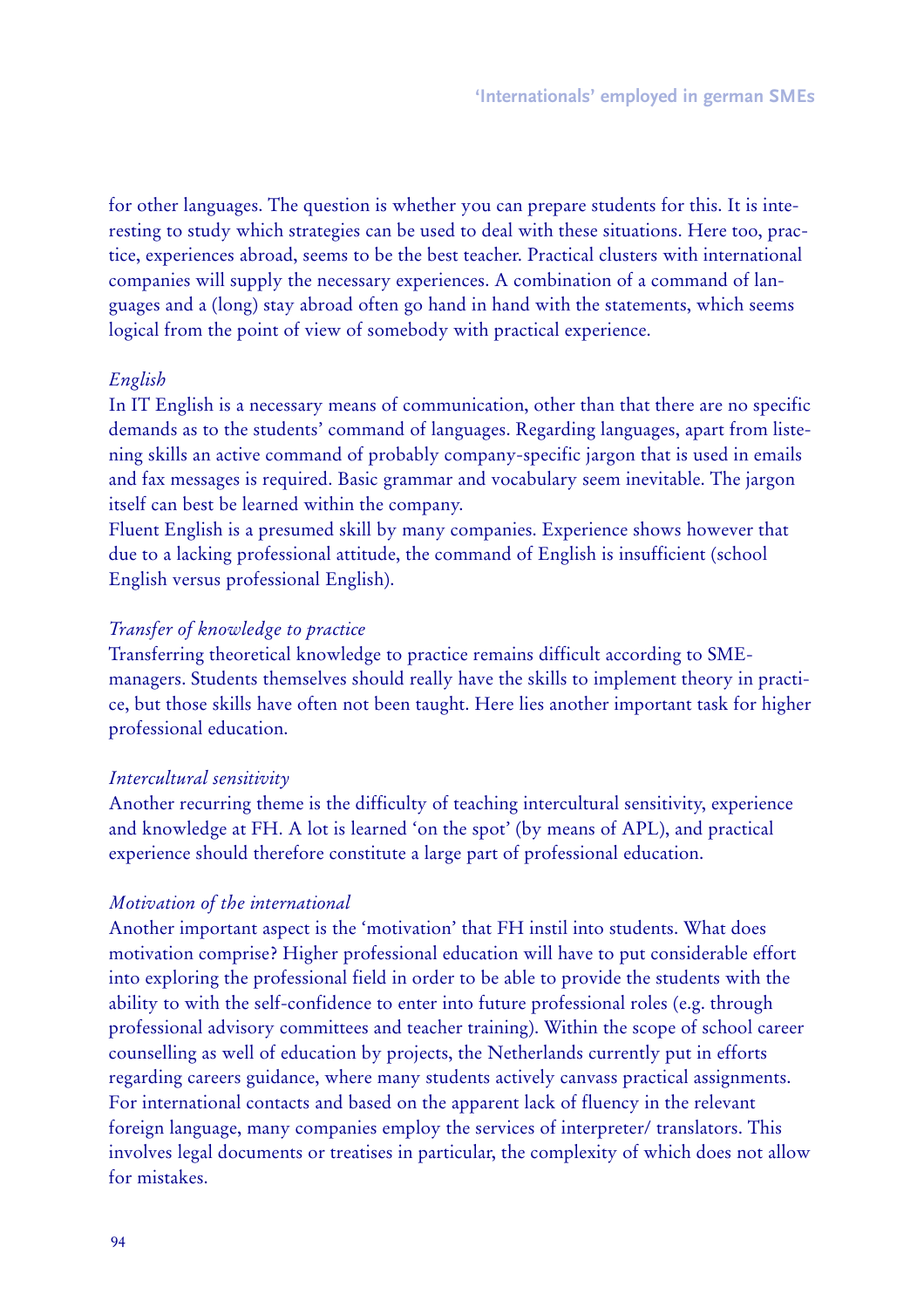## SME and multinationals

Students are often not prepared for working with SMEs: FH and universities often teach 'global company thinking', which is of little use in SMEs. It is advisable, in conjunction with SMEs, to determine a more precise set-up of the FH-curricula, thus making sure education and practice are better attuned.

## $9-to-5$  mentality

Lacking is commitment, e.g. no 9-to-5 mentality, and practical experience. This is only mentioned once, whereas the interviewees in the Dutch research often criticize the lacking 9-to-5 mentality. In our research this mentality was listed under personal qualities (Selbstkompetenz), but it was only mentioned that one time during an interview with a trading company. Disappointing experiences with company loyalty may have been at the basis of this complaint.

## The three questions compared

In the table below the scores from earlier tables are broken down to the different competences. The decision to class the said aspects with one competence or the other is determined by Armbrust's description (2007: 25). The various answers have been classed with the most obvious overall competence, which results in the following figures and percentages:

|                              | <b>Question 1</b>                           | <b>Question 2</b>    | <b>Question 3</b>   | <b>Total</b> |
|------------------------------|---------------------------------------------|----------------------|---------------------|--------------|
|                              | What do FH-graduates What does the          |                      | What is required of |              |
|                              | need to know and be                         | curriculum of higher | the future          |              |
|                              | able to do when they professional education |                      | FH-graduate?        |              |
|                              | want to start Working need to contain?      |                      |                     |              |
|                              | in SMEs?                                    |                      |                     |              |
| Methodenkompetenz            | 28                                          | 55                   | 37                  | 120          |
| Sozialkompetenz              | 38                                          | 35                   | 17(!)               | 90           |
| Selbstkompetenz              | 50                                          | 58                   | 29                  | 137          |
| Fachkompetenz                | 58                                          | 41                   | 43                  | 142          |
| Interkulturelle Kompetenz 38 |                                             | 40                   | 46                  | 124          |
| Sprachkompetenz              | 43                                          | 27                   | 21                  | 91           |

Table 7 Summary table of competences and questions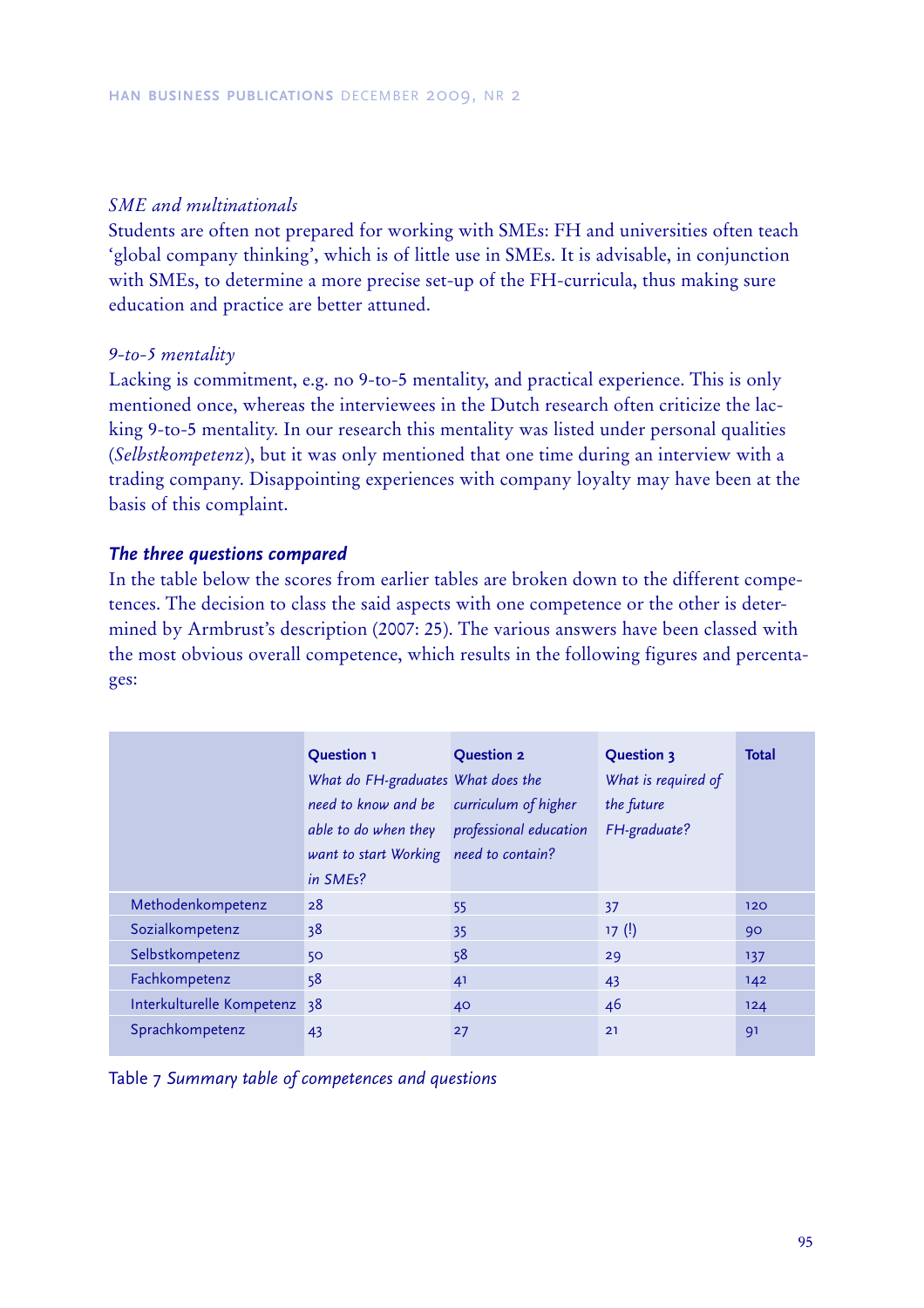The figures in the table above have been calculated according to a classification of all skills, competences and knowledge areas mentioned in one of the six competence areas. Current employees particularly know and have the *Sozialkompetenzen*, even though it is rated as relatively less important for education (especially in view of the future!). The interviewees attach more value to the *Methodenkompetenz* where the ability to learn, presentation skills and ability to implement theory to practice influence the relatively high score. *Selbstkompetenz* is a relatively stable factor and remains important under all circumstances; although it is striking that in the future it is not the personal qualities, but the Fachkompetenzen, the body of knowledge and the *interkulturelle K ompetenz* that will be the deciding factors. The professional educational institutes (the Dutch ones too) that teach internationals for positions with SMEs will be able to focus on these when structuring their curricula. It is notable that Fachkompetenz scores relatively low for the future. Compared to the matrix on page 58 and the table from Schaeper/Briedis' research on page 18, *Selbstkompetenz* forms an important competence for the international, both in everyday practice and on the basis of what is being taught during his studies. The *Methodenkompetenz* scores points for education too, although for question 3 the emphasis is rather on *F achkompetenz* and especially the often-mentioned *interkulturelle Kompetenz*. Thus, compared to the table from *Schaeper*/Briedel's (2004) research (cf. page XX), education should ideally put less emphasis on *Methodenkompetenz* and *Selbstkompetenz*, and again focus on the body of knowledge (*F achw issen*, *F achkenntnisse*), (40-50% of the graduates has this expert knowledge; 62% has a broad basic knowledge, but this seems to be too little for the future), as well as on the *Sozialkompetenz* (present in only 31% of the FH-graduates according to the Schaeper/Briedis research). Simply distressing is the fact that a command of foreign languages scores points as a prerequisite in all researches, but that less than 31% of the graduates are sufficiently competent.

## **C onclusions**

The previous contains a fair amount of conclusions drawn from the interview data already. In short the following matters are striking:

1 Education must be better geared towards what professional practice requires from future internationals. This involves expert knowledge too. Expert knowledge remains a prerequisite; without it, SMEs have little to offer the future international (many of the 45 interviewees answers boil down to this). With respect to content, professional education, especially where it concerns internationalization, will have to better tune into those aspects that will result from applied research in the business world (e.g. access to international markets, possible and successful forms of cooperation, forms of international cooperation and company strategies concerning internationalization, advice prac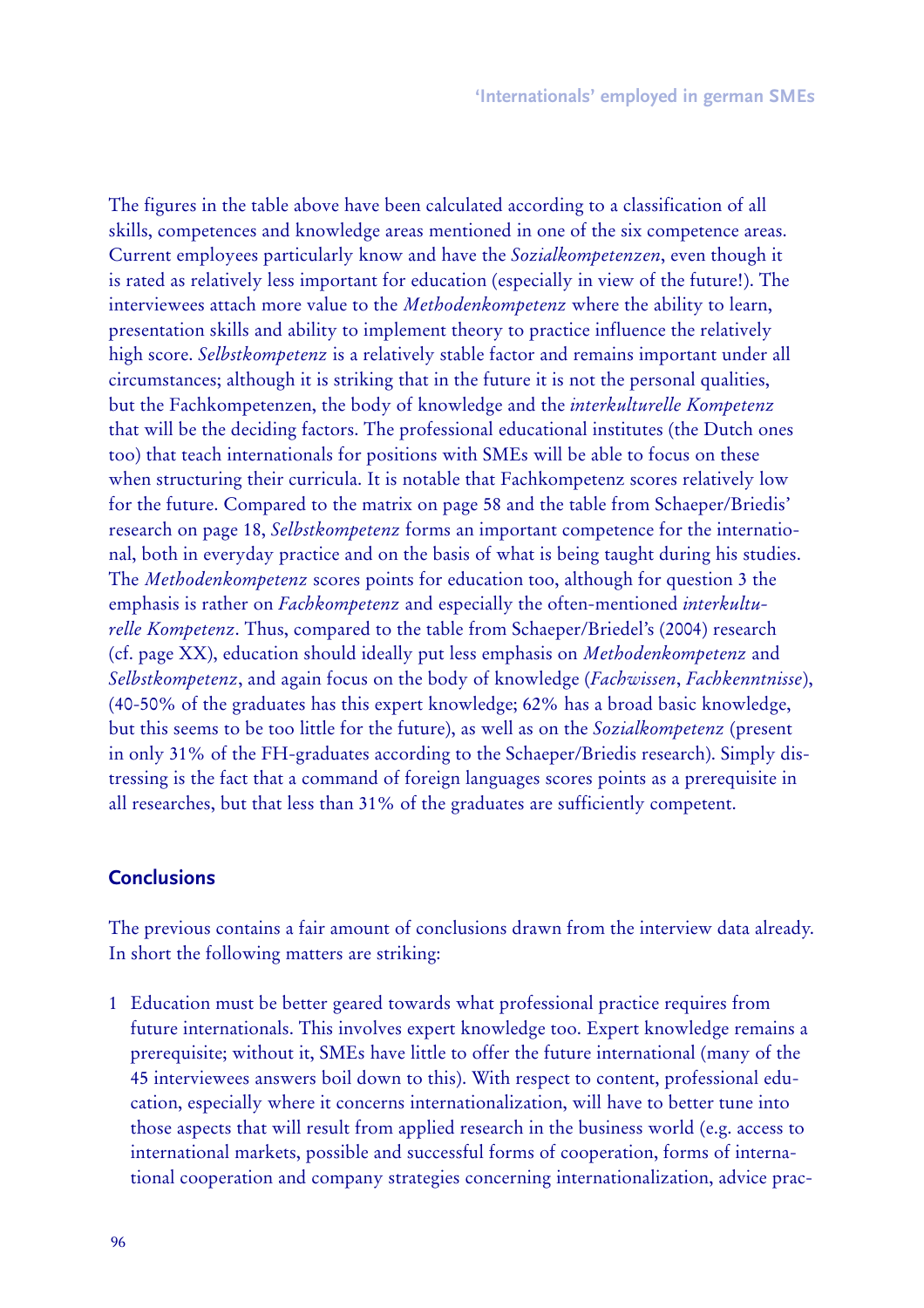tice concerning internationalization or the necessity for survival for local companies in a global context).

- 2 The implementation skills with respect the theories learned in professional practice deserve a lot more attention that they currently get. We are referring to the Dublin descriptors that has given professional education many a gray hair. How can students prove during their studies that they are fit for a position in the professional world (and how can a teacher judge that)? How can they make the transfer from certain processes in company X to company Y, without the necessary insight and knowledge in the professional practice on the one hand and the assumed or required theoretical knowledge on the other? What complicates this transfer? Perhaps theory and practice are not in line? Perhaps more practical experience should be incorporated into education (e.g. by external experts)?
- 3 In the eyes of entrepreneurs, the role of foreign languages, with English in first place, followed by Eastern European languages (Polish, Russian) and Chinese and Indian, remains very important and is often mentioned in the first instance. What it entails in concrete terms for a foreign language to be mastered at an acceptable level, does not become clear from the interviews. If, however, the higher level is aspired after, a critical examination of FH-graduates' fluency will learn that spontaneous and fluent usage of a language is aiming too high in various situations. Investing in language education at higher professional educational institutes teaching internationals would seem no luxury.
- 4 Knowledge of language, country and culture form an important point of interest for the economic FH according to the interviewees. Command of languages, at least in excellent command of the mother tongue and then two or three other languages gives the employees in SMEs added value. It is difficult to determine the need for knowledge of languages in advance. Among other things, it depends on international developments, the markets that need to be developed, the fluency level, employees' language skills, etc. The acquisition of a second or third language is often a matter for education. It would be wise to look from the point of view of professional practice at what that knowledge of language should consist of: this could range from writing few emails in a foreign language to a full product presentation and answering complicated technical questions. This need should be made more apparent in the professional profiles. I can acquire a language at different levels, but the question is whether there are any programs tailored to these needs, preferably for the various sectors. World trade language English is an advantage in practically all cases, even though the command of basic Russian or Chinese by German internationals is a good option where it concerns service companies or companies with many customer relations in Russia or China respectively. In connection with this it is often stated that a prolonged stay in a certain country is an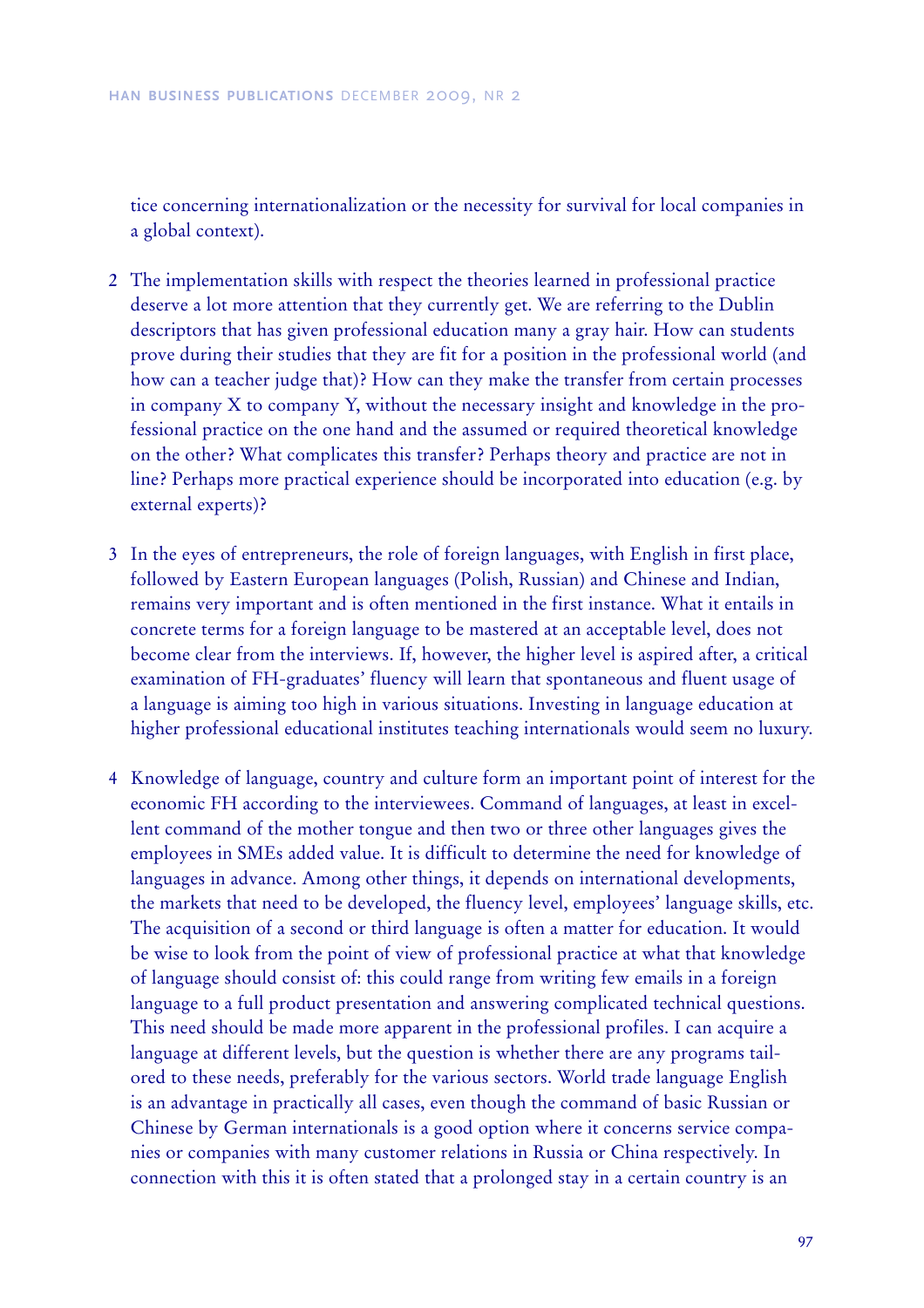advantage, especially when the relevant language has been acquired – without even considering the training costs this saves the company!

- 5 *I ntegral education*. A more integral approach towards company, product and relevant sector, as well as the connection with the type of people needed form important input for the educational institutes: the various institutes prepare students for a certain professional profile and draw from the integral approach towards price, product, personnel, place, etc. With respect to the four Ps for the international in SMEs, the following could be interesting for education and professional practice:
	- Personality
	- P rofessionalism
	- $-$  Place on the Planet
	- $-$  Performance
- 6 Intercultural knowledge or sensitivity is often mentioned as an important condition for a proper functioning in an international business environment. The term comprises matters such as *L andeskunde*, knowledge of country and people, obviously the language spoken elsewhere, the relevant uses or habits, awareness of certain non-verbal and paraverbal aspects, such as gestures or intonation. During a course in cross-cultural management for a group of Germans in Groningen, there turned out to be a lot of professional appreciation for the do's and don'ts, i.e. what is and what is not appropriate behaviour in other countries. The drawback of this approach is that it highlights stereotypical behaviour and expressions, which could well insult the more cosmopolitan Japanese or Chinese, because they may for instance have learned that certain greeting ceremonies or eating habits are different elsewhere and they would like to behave accordingly.
- 7 Commercial skills (*kaufmännische K ompetenzen*) are high on the list of requirements for future employees. From the German interviews especially business economic knowledge and insights and international legal knowledge prove to be well-appreciated.
- 8 Although the ability to implement theory in practice is an important Methodenkompetenz, in practice Sozialkompetenz and to a lesser extent personal qualities (Selbstkompetenz) prove to play an important part. SMEs' increasing focus on internationalization does give companies reason to aim for Fachkompetenz, including experience abroad.
- 9 For smaller companies, the jack-of-all-trades, the 'egg laying wool milk sow' (*eierlegende Wollmilchsau*), and perhaps the chameleon too, with his skills and professional attitude remain the specialist's competitor. With smaller companies we see the recurring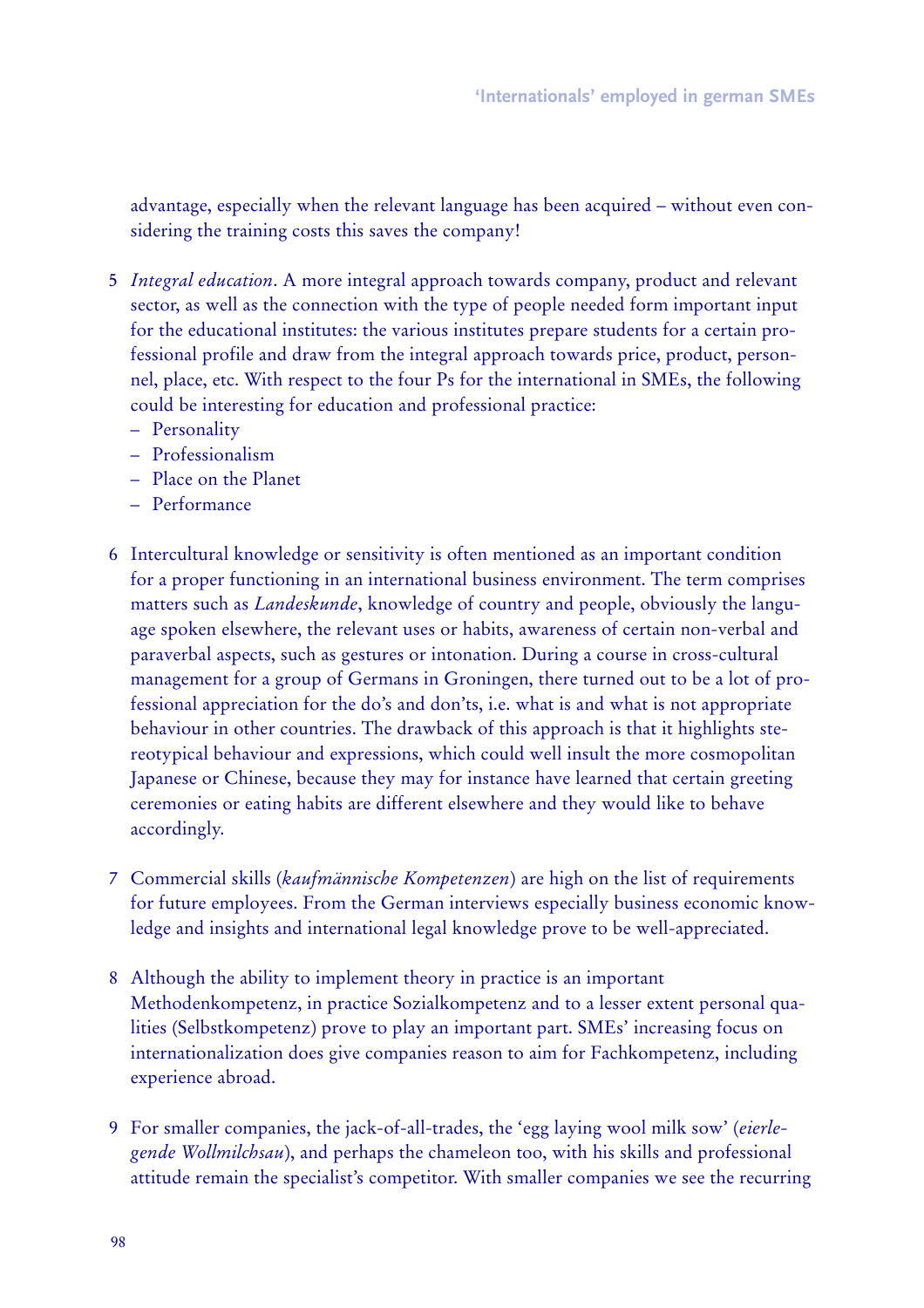use of the term broader general education (*breite generalistische Ausbildung*), while larger SMEs prefer specialization (*Spezialisierung*), e.g. in certain regions of the world on which the economic activities are focussed.

10 Under requirements for future internationals are listed characteristics such as creative, mobile, preparedness to travel, innovative and committed. Moreover it is an advantage if the international to be appointed has experience abroad and/or has done a work placement abroad (Armbrust 2007: 33). An important question in this respect remains where the international should acquire or improve these characteristics, if they have not been developed yet in the international who made the conscious choice for an international career.

Even though the following points do not entirely belong to the subject at hand, they are worth mentioning in the framework of internationalization and education's role therein:

- a In the Netherlands, the British business schools serve as an example. During this research Canadian and American business schools were mentioned. This needs to be put into perspective: the Dutch and German business schools are the result of experiences in education in the respective countries. It may be wise not to blindly copy business school models from elsewhere – just like some universities like to promote themselves as the Dutch Berkeley or Harvard. It is important to put your own strengths to the fore.
- b Within SMEs there is hardly ever any career planning. This should be addressed in the FH / Business school careers guidance.
- c Building and extending international networks was not mentioned often, but is not unimportant in the global economic world. The initial impetus to teach the communicative skills needed to achieve that could already be given during the (international) work placements or assignments – although many interviewees were of the opinion that entering into and maintaining contacts is not important until the FH-graduate is actually employed by a company. Practical business experience is acquired in work placements of shorter or longer duration, practical assignments or the acquisition of practical assignments or during final assignments within companies. As became clear from the interviews, the practical component plays a less important part in German FH than in the Netherlands. The German FH-bachelor course takes 5 years, opposed to 4 years for the Dutch bachelor course. The Dutch business schools require at least 25% in practical assignments (work placement, education by projects, final assignments). In the scope of professional guidance, many guest speakers are invited in the Netherlands to expand on the professional profile. On top of that professional advisory committees play an important part in education's evaluation in term of practical value.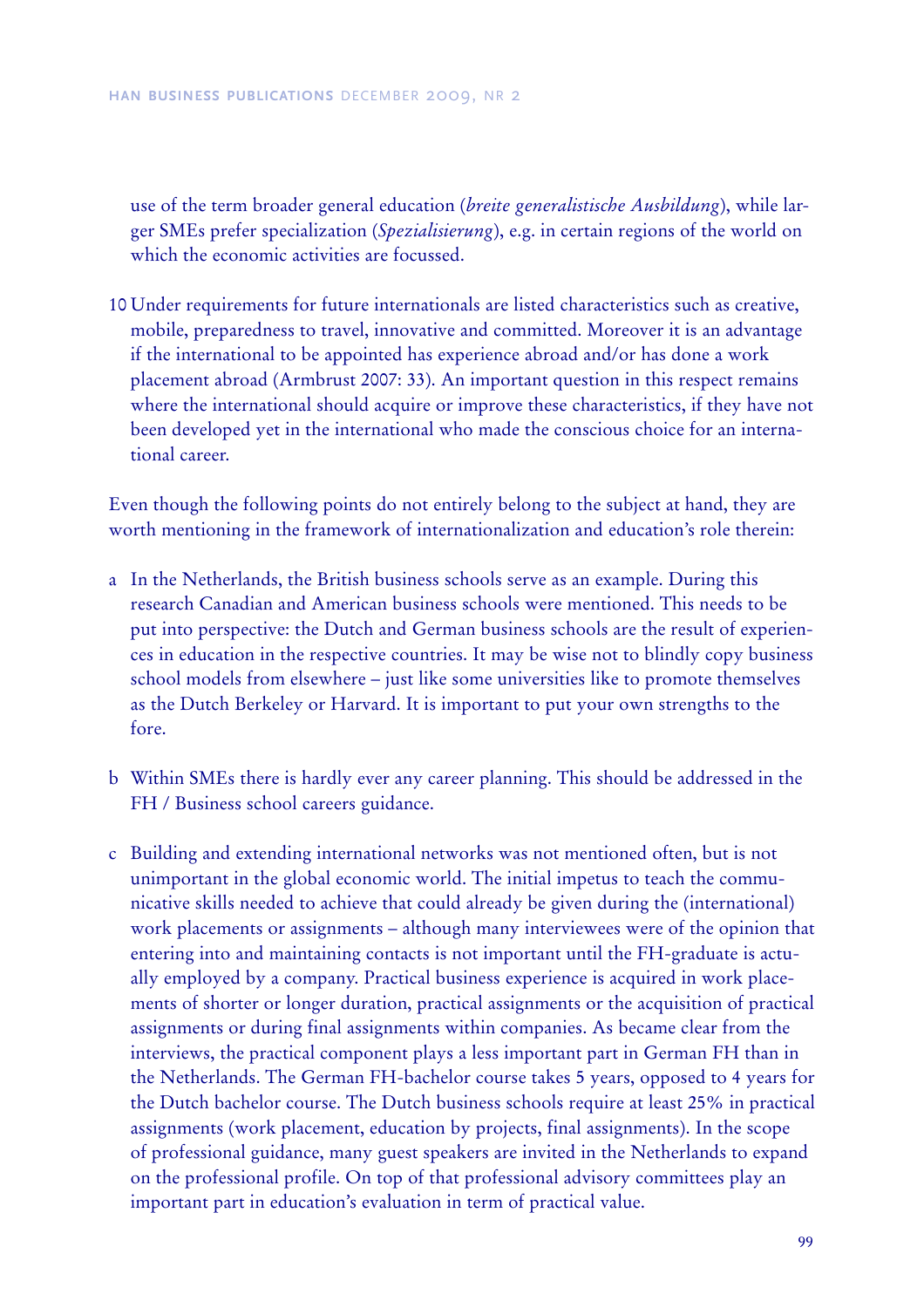d Dutch and German students often choose the option of a dual diploma: a course in their own country and two semesters at another institute, often abroad. Not only do students improve their language skills, the different points of view on Fachkompetenz help to achieve the desired broader perspective on working in different cultures.

## Differences between the Netherlands and Germany

## *Introd uction*

When we compare the results of the analysis in the previous to those of the Dutch research, there are a number of points that clarify similarities as well as differences between the two countries.

Multifunctionality: should the national 'piglet' become an international 'chameleon'? First of all, in view of the entrepreneurship, multifunctionality is important: terms such as general dogsbody, jack-of-all-trades or, in German, an egg-laying *Wollmilchsau* are mentioned. An SME-employee is an all-rounder, speaks his languages, can read and interpret balance sheets and yearly reports, and has a large number of competences making him employable in various places and at various levels. In that respect the Sau (all-rounder-piglet) differs from the suggested image of the Dutch chameleon, which does not assume qualifications externally, but has the innate capability to adapt to a situation and act appropriately.

#### *S p ecialization*

The extent of specialization is another important difference between German and Dutch internationals. The image of a degree of specialization coincides with the contents of the various FH-curricula; indeed, as opposed to the Netherlands, Germany is more production-oriented than service-oriented, which has consequences for the type of competences that are deemed important as well as their development. The Dutchman will sooner ask: 'What can you do with it?' (customer-oriented), while the German will ask: 'What do you mean?' (product-oriented) and will then launch into a profound speculation of the underlying theme. A more extensive research into the differences between Dutch and German FH, which is outside the scope of the research at hand, is in order.

#### *S uccession w ithin a com p any*

In Germany the matter of succession is of the utmost importance. Many smaller family businesses do not stay in the hands of the owner-director, which leads to an uncertain future. The offspring or other family members do not succeed him.

In the Netherlands this problem will surface less often, because the matter of succession is often resolved outside the family circle.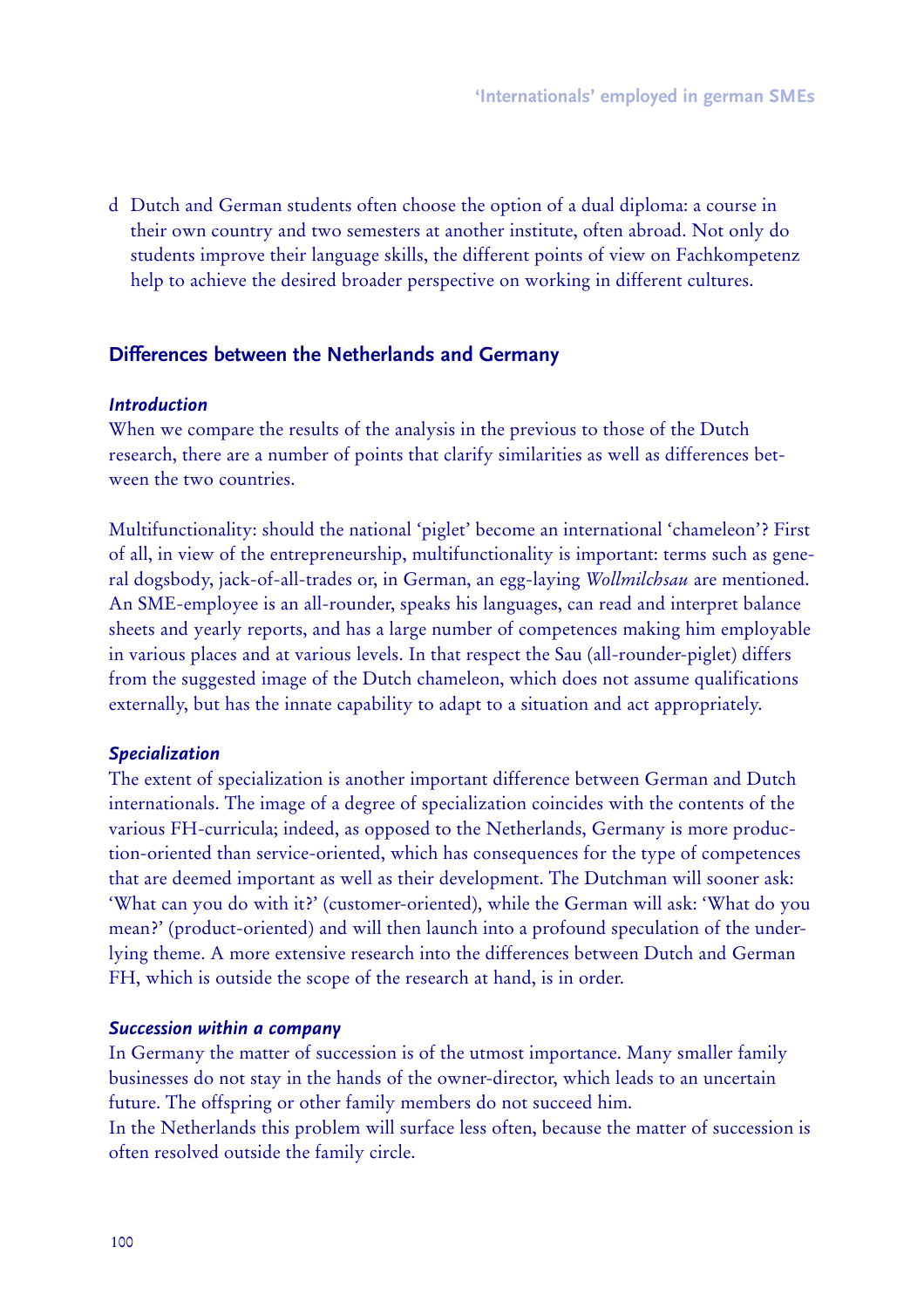#### *C om p etence d isp ute*

Then the competence dispute: in the Netherlands the aim is to the right man in the right place. This **task** -oriented approach can result in a new employee to be appointed is better or higher qualified than for instance the department manager or owner-director. This approach does not pose any problems in general. In Germany however, the **personal** competence dispute is a factor that could hinder the 'right man in the right place'-principle. Competition based on level of education (and therefore status) leads to appointments of employees in the wrong positions more often than had been assumed up until now. After all, the owner-director does not tolerate competition. His expertise is beyond questioning.

#### *K now led g e or sk ill?*

The question then is whether the available types of education, the expert knowledge acquired and internalized **competences** during the studies, do lead to the type of employee needed. There is the impression, and rightly so it turns out from the interviews conducted with 45 entrepreneurs and from the colleagues in Bocholt, that Dutch professional education are generally speaking more practice- or profession-oriented (one could say: more pragmatic), while the German Fachhochschulen still focus their attention on knowledge and technical skills (EDP -knowledge, sector-knowledge, knowledge and skills regarding business economics). In that respect the difference between key qualifications (*Schlü sselqualifikationen*), referring to technical and expert knowledge, and the Dutch key competences, which focus on the broader practical skills and practical experience in particular, is striking. In many cases the Dutch student is better employable, because careers guidance, work placements and practical final assignments (often including implementation plans for internal change processes) form a fixture in the Dutch higher professional education curricula. The contacts and relations between FH and the business world, for instance through professional advisory committees, is underdeveloped in Germany. This is the case in particular for SMEs' involvement in FH-courses.

#### *O utsourcing*

One of the striking elements from the research is that German companies outsource less than their Dutch colleagues. A possible explanation is a psychological one: the German entrepreneur prefers to remain in control in order to be able to continue to deliver reliable and qualitative products. The German system of exhibitions and fairs, where entrepreneurs themselves present their own products and have the customers come to them (see further).

#### *E x hib itions as a w orld m ark et p lace*

Compared to the Netherlands, exhibitions are greatly valued in Germany – in a sense this is linked to the previous point. As long as we do not operate as much externally, we will have to bring in the external world. German exhibitions and fairs are such small-scale world market places, where the home turf is used to display the goods. Recent research of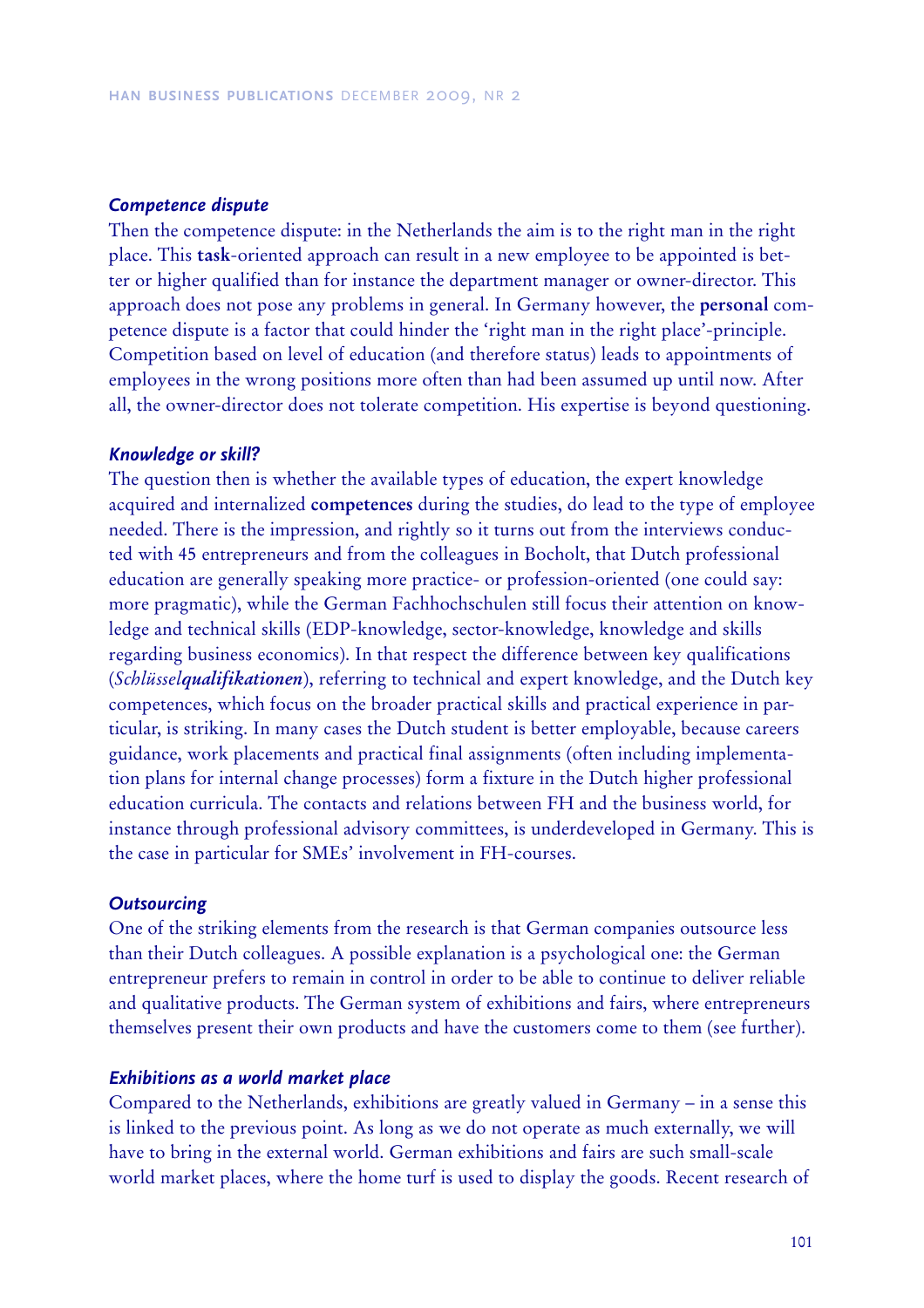the IfM in Bonn (April 2007) remarkably shows that many SMEs are relatively reluctant to move: 'moving the business seat is generally speaking no option for SMEs. Small and medium-sized companies rather distinguish themselves through their extreme loyalty to their places of business' (Haunschild et al. 2007: 4).

## *S trateg ic think ing and lead ership*

The importance of strategic (or long-term) thinking is another interesting aspect. What part does this play in their education and how do students come into contact with it: in Germany the emphasis is so much more on the operational side of leadership or management of for instance production, sales or buying, whereas in the Netherlands, more in line with Anglo-Saxon thought about leadership and management, the strategic side (cultural, structural and strategic aspects) predominates. In Haijtema's booklet (2005) with interviews with great thinkers in the area of leadership and management for instance, contains only names and portrayals of Anglo-Saxon (British and American) gurus or, if they originate from other countries, graduates from universities such as Harvard University. The German type of management or leadership, including the different company cultures, may have (but does necessarily have) certain consequences for the internationalization process. Consider the failed merger of BMW and Rover for instance.

## *T he learning org anization*

In the Netherlands the emphasis is more in the importance of competences acquired earlier or elsewhere, whereas in Germany it is on *lebenslangem Lernen* (perpetual learning). This in fact explains the difference between on the one hand the specifically trained employee who follows various follow-up courses to acquire or catch up the knowledge and skills appropriate for his position and to exercise his duties at an up-to-date level (Germany), and on the other hand the employee who, based on his competences, applies for a position in which he or she can further develop (the Netherlands). In the Netherlands it is more a matter of the individual employee choosing a job and working environment. Employers too can select potential employees on the basis of their competences acquired elsewhere or at an earlier stage; expert knowledge, with the exception of technical professions, is often made subordinate to skills (communicative competences).

## *T he need for internationalization*

Finally, there is 'abroad' as a market for German and Dutch companies respectively. Although both economies are active internationally, the need for internationalization is primarily essential for Dutch SMEs. Cross-border competences and all it entails, will sooner be part of the Dutch SME-employee's profile than of the German's. The question is, and this should lead to a profound comparative study between Dutch higher professional educational studies and German *F achhochschulstudiengänge*, in which specific parts of the curricula in both countries attention is paid to internationalization: language, intercul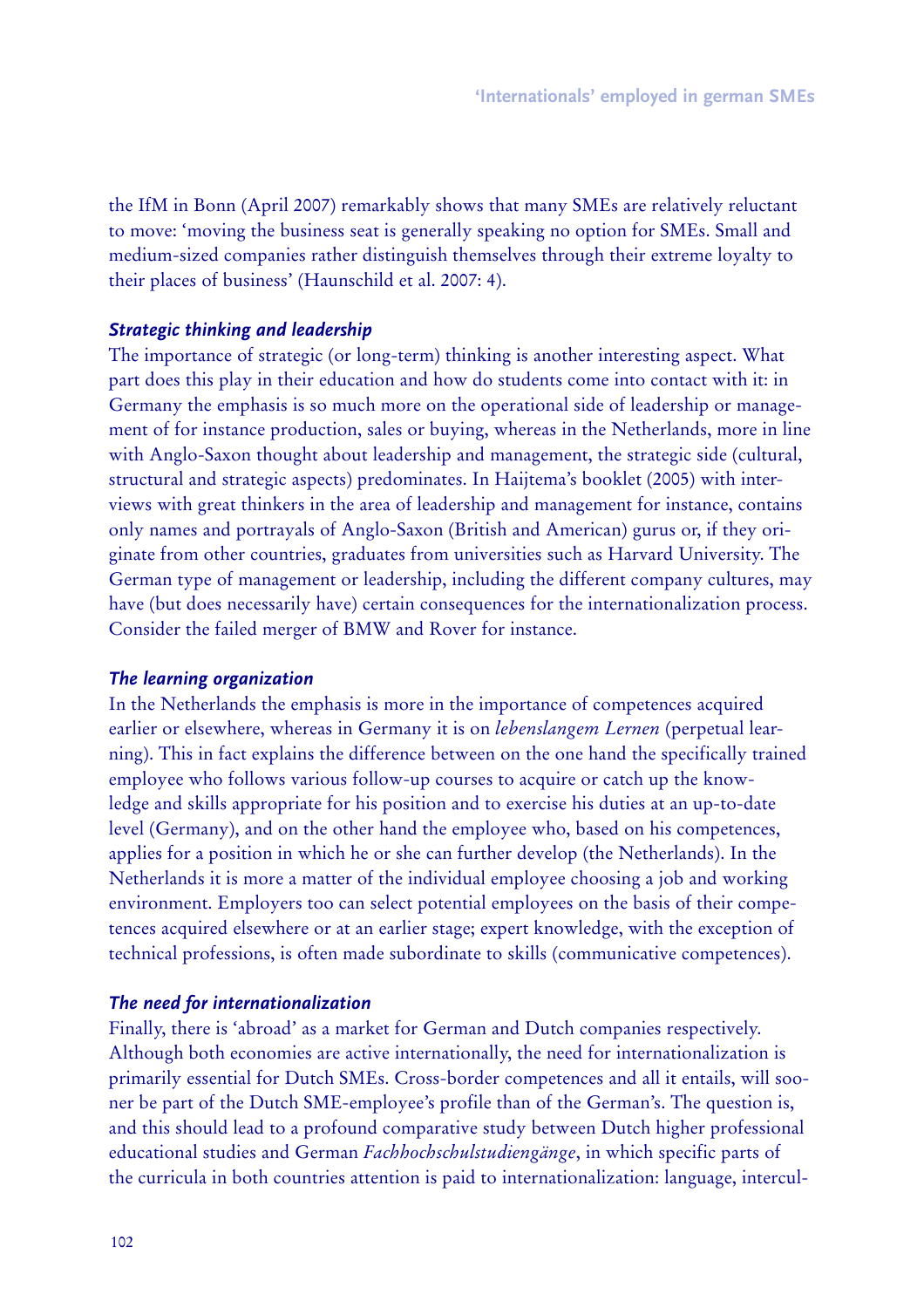tural knowledge and skills, intercultural awareness and sensitivities, personal qualities or profession-specific matters such as marketing concepts or finance.

For their critical comments I am grateful to Louise van Weerden, Anne-Marie Haanstra, Matthieu van den Bosch, Gé Groenewegen and Gerard van Hal.

## **Literature**

- Armbrust, K. (2007) *" I nternationals fü r die mittelständische Wirtschaft" . Welche fü r die internationale Berufsprax is spezifischen Anforderungen stellen deutsche kleine- und mittelständische Unternehmen an H ochschulabsolv enten?* Bocholt (Diplomarbeit im Fachbereich Wirtschaftswissenschaften an der Fachhochschule Gelsenkirchen, Abteilung Bocholt).
- Beobachtungsnetz der europä ischen KMU (2003/1) *Entw icklung v on K ompetenzen und Qualifikationen in KMU* (2003/1). Luxemburg: Europäische Kommission.
- Beobachtungsnetz der europäischen KMU (2004/4) Internationalisierung von KMU (2004/4). Luxemburg: Europäische Kommission.
- Bolten, J. (2001) Interkulturelles Coaching, Mediation, Training und Consulting als Aufgaben des Personalmanagements internationaler Unternehmen. In: A. Clement red. *Strategisches P ersonalmanagement in Globalen Unternehmen*. Mü nchen, 909-926 (reprint in: Jürgen Bolten, Claus Erhardt eds. (2002) Interkulturelle *Kommunikation*. *T ex te und Ü bungen zum interkulturellen H andeln*. Sternenfeld: Verlag Wissenschaft & Praxis, 369-394).
- Braaksma, R. (2005) *'I nternationals' v oor het MK B. Wat moet een H BO 'er w eten en kunnen v oor de internationale beroepspraktijk in het MK B?* Z oetermeer: EIM.
- Briedis, K. & Schaeper, H. (2003) *K ompetenzen v on H ochschulabsolv entinnen und H ochschulabsolv enten, berufliche Anforderungen und F olgerungen fü r die H ochschulreform.* Hannover: HIS.
- Erpenbeck, J. & Rosenstiel, L. von (2001, 2003) *H andbuch K ompetenzmessung.* Stuttgart: Schäffer-Poeschel.
- Haijtema, D. (2005) *L eiderschap in de 2 1ste eeuw* . Amsterdam, Antwerpen: Uitgeverij Business Contact.

Haunschild, L. et al. (2007) *K urzfassung: D ie Bedeutung der auß enw irtschaftlichen Aktiv itäten fü r den deutschen Mittelstand*. Bonn: IfM. Consulted 3 May 2007. www.ifm-bonn.org/

- Mahone Jr, C.E. (1995) A comparative analysis of the differences in perceived obstacles to exporting by small- and medium-sized manufacturers and traders. *The International T rade J ournal* 9/3, 325-332.
- Seelmann-Holzmann, H. (2004) *Global P layers brauchen K ulturkompetenz. So sichern Sie Ibre Wettbewerbsvorteile im Asiengeschäft*. Nürnberg: BW Bildung und Wissen.